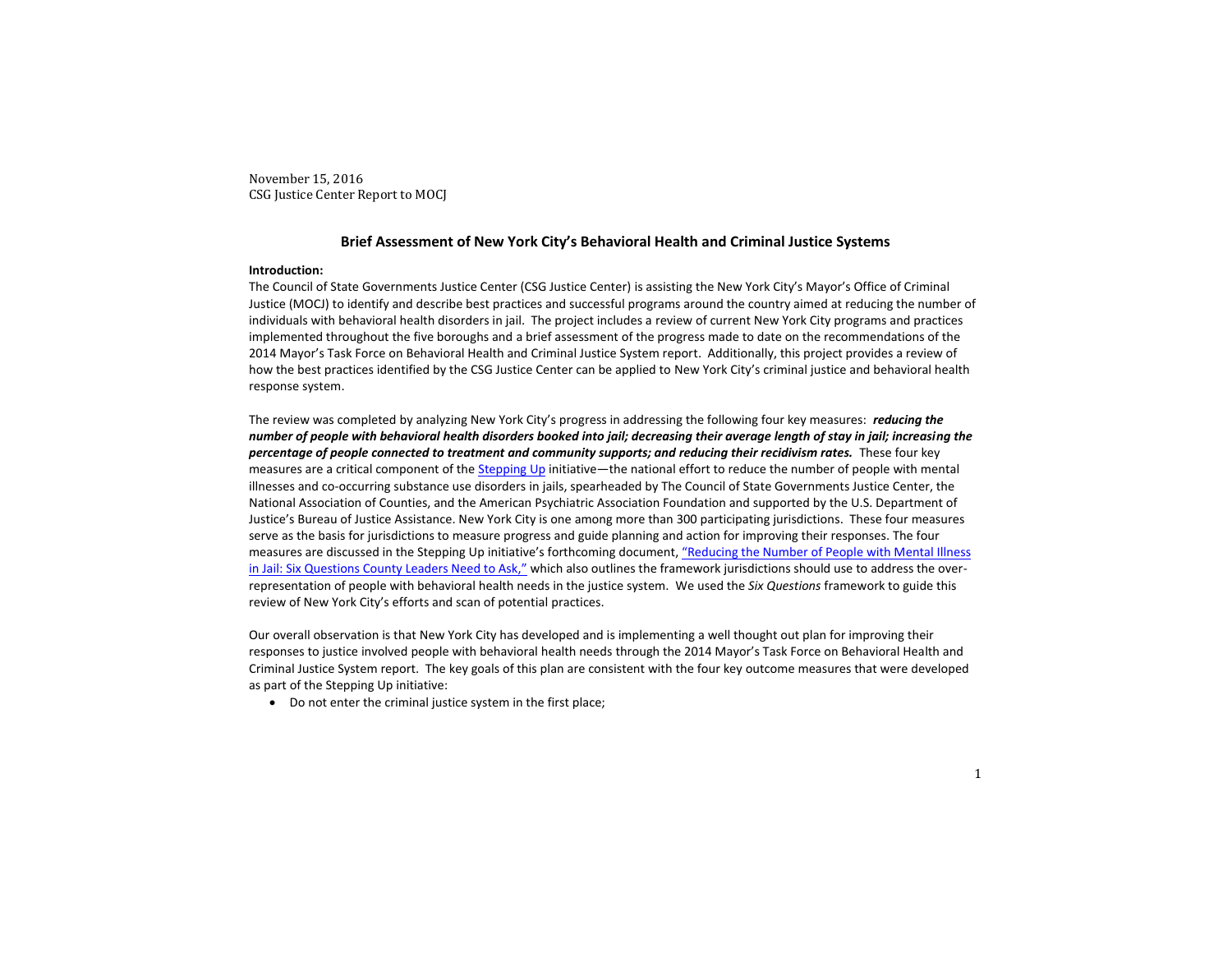- If they do enter, that they are treated outside of a jail setting;
- If they are in jail, that they receive treatment that is therapeutic rather than punitive in approach; and
- Upon release they are connected to effective services.

At the same time, it is our impression based on this review that there are additional steps that New York City can take to build upon progress to date. In this report, we highlight the promising and effective programs and practices that New York City already has in place, as well as identify opportunities to bring such programs or practices to scale, either by moving from a pilot project to a full scale program, or taking a practice from one borough and implementing it city-wide. We also identify additional best practices for New York City to consider for implementation. Given the complexity of a large urban population spread out over five boroughs, each with unique criminal justice systems, the implementation of any new programs and policies in New York City must be responsive and tailored to the City's specific needs and context. As such, it may be more beneficial to implement certain components and practices, rather than trying to replicate entire programs from other jurisdictions. For example, successful programs such as Seattle's [Law Enforcement Assisted Diversion](http://leadkingcounty.org/) (LEAD), provide a diversion opportunity at the street level by law enforcement for low-level substance abuse crimes. However, New York City police currently have several pre-arrest diversion opportunities already in existence across the boroughs. It may be beneficial to focus on bringing these existing programs that have demonstrated success to scale citywide, instead of developing an entirely new program. Likewise, [Miami-Dade County,](http://www.naco.org/resources/mental-health-and-criminal-justice-case-study-miami-dade-county) FL has developed four variations of diversion alternatives: pre-booking, post booking misdemeanor, post booking felony, and a program for people found to be incompetent to stand trial. Instead of attempting to recreate the model developed in Miami-Dade County it might be more advantageous to develop specific components of Miami-Dade's diversion programs that address gaps in current diversion services in New York City.

Additionally, a one-stop crisis stabilization center such as the [Bexar County,](http://chcsbc.org/location/restoration-center-centercare-clinic/) TX model is another example of a program that is quasideveloped in New York City's Comprehensive Psychiatric Emergency Programs (CPEP), the planned addition of drop off centers, and the detoxification services and substance abuse treatment programs offered through the New York State Office of Alcoholism and Substance Abuse Services (OASAS). For New York City, it makes more sense logistically to have multiple sites for crisis stabilization to allow for ease and efficiency for law enforcement. The recommendations in this report include how these various types of services could be co-located in these centers to allow for improved management of resources and ability to transfer clients within a facility based on their needs and options to "step down" as progress is achieved. This is another example of how New York City's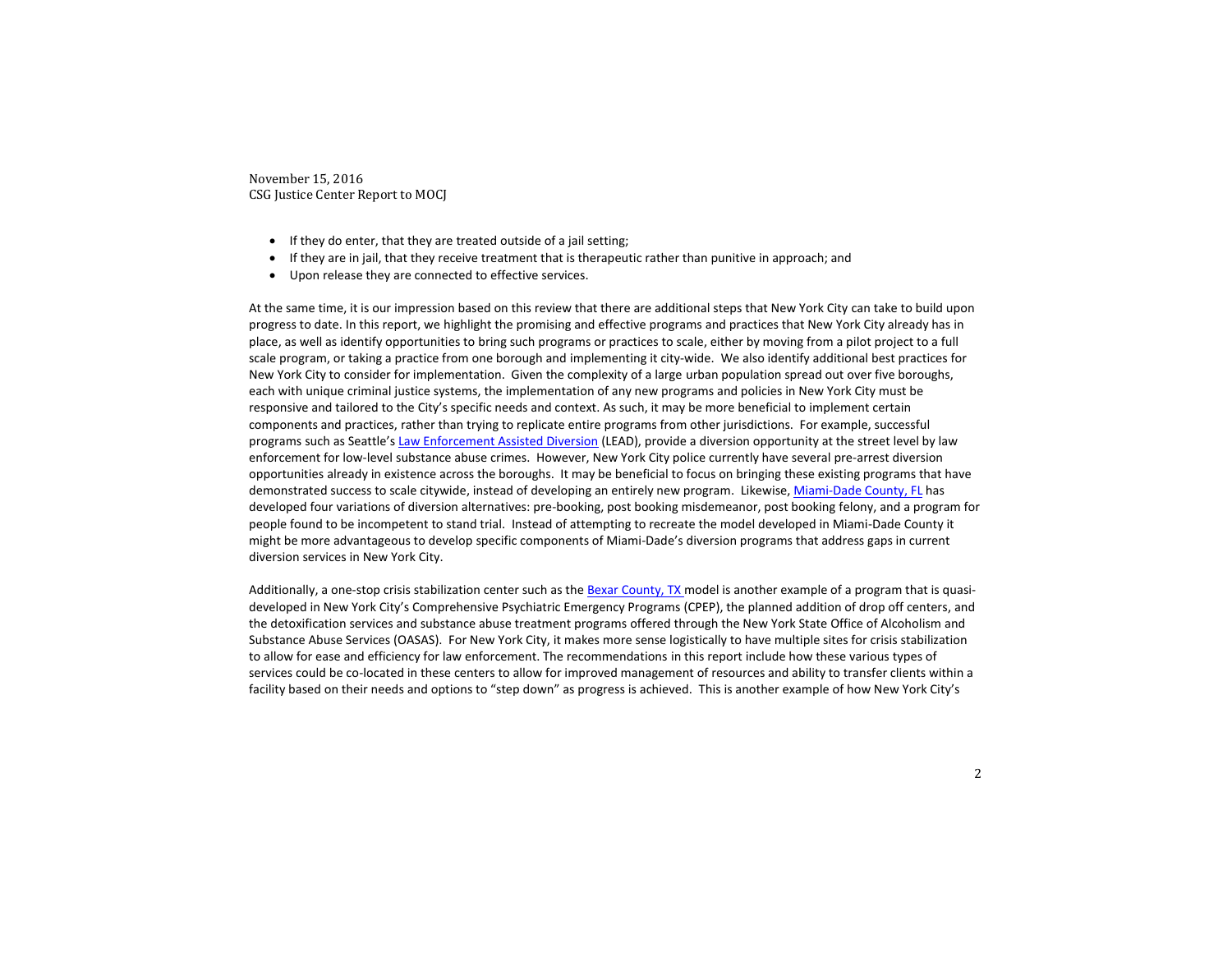existing programs provide the appropriate range of responses to people with behavioral health disorders in the criminal justice system, but may need to be modified or expanded to have a greater impact.

An analysis of national best practices, current status of NYC programming, examples of best practice sites, and recommendations are presented in chart form for ease of comparison. The chart is framed within the four key measures of the Stepping Up initiative:

- Reduce the number of people with behavioral health disorders booked into jail;
- $\bullet$  Decrease their average length of stay in jail;
- Increase the percentage of people connected to treatment and community supports; and
- Reduce recidivism rates.

A focus on these four measures provides a systematic way of identifying and categorizing best practices already in place, services that are demonstrating success but are not available to all five boroughs and should be expanded and brought to scale, services that are in the planning stage that should be implemented, and services that are not in place that should be developed. Additionally, building the plan around these four key measures allows for New York City to establish baseline measures, determine priorities for policy and program implementation, and provides the metrics to measure progress. For example, reductions in the number of individuals booked into jail is an indicator of whether pre-booking strategies and investments are having their intended impact. The continued analysis of these measures is key to demonstrating success, as well as needs to decision-makers. New York City has much of this work already in motion and should be commended for the extensive planning that has already been completed, as well as the implementation of pilot programs and practices.

We hope that this review and scan provides useful information to further enhance the already strong efforts being made in New York City to achieve its goal of reducing the number of people with mental health and/or substance use disorders in jail. Furthermore, we would be happy to provide any additional assistance around how to adapt these practices to New York City's context, as well as to measure their impact.

#### **Methodology:**

The analysis of New York City's criminal justice and behavioral health systems includes: a review of data provided by MOCJ; a sampling of screening and assessment processes in place; a compilation of services in place in all five boroughs as determined by a review of completed Sequential Intercept Maps (SIM); 2015 and 2016 progress reports on implementation of the 2014 Mayor's Task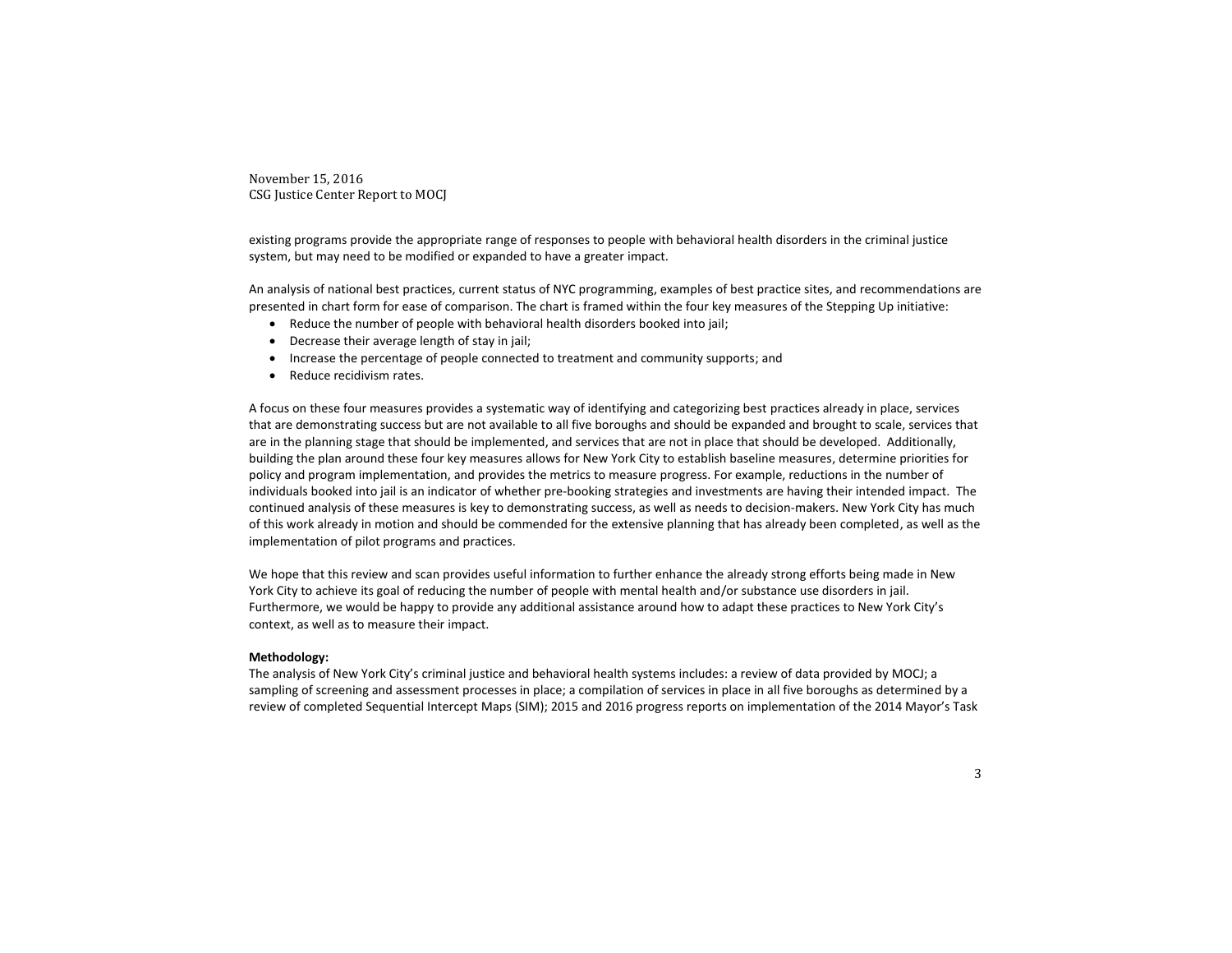Force recommendations; and one in-person meeting with the MOCJ staff for clarification and direction, as well as email and phone communication to review draft versions of this report.

Data was requested from MOCJ to provide context on where NYC stands in regards to Stepping Up's four key metrics. However, given the agreed upon scope of this project, the CSG Justice Center limited its analysis to data and measures that are already collected and used by MOCJ. In some cases, data to construct the key measures was not available. Additionally, the CSG Justice Center requested background information on existing programs, policies, and practices targeted towards people with behavioral health disorders in the criminal justice system. This information was provided via existing reports, and no additional analyses were requested. This information was then reviewed and assessed in comparison to existing national practices and outcomes that have been identified by the CSG Justice Center's staff through work on the Stepping Up initiative and through technical assistance provided to jurisdictions nationwide.

Based on the analyses of the available materials, a chart was developed to give an overview of best practices, address what New York City already has underway or planned to achieve these practices, give examples of other jurisdictions that are implementing these practices, and provide recommendations specific to the needs of New York City on how they can implement these changes. Finally, a summary of priority recommendations and immediate next steps is provided at the conclusion of this report. Due to the limited scope of this project, and the complexity of New York City's data and existing programs and practices, this report does not address all of the data that is available in New York City for analyses and may miss or mischaracterize some existing programs and polices underway in New York City.

#### **Brief Assessment and Recommendations:**

#### **1. Reduce the number of people with mental illnesses and/or substance use disorders booked into jail:**

*Before Arrest and on the Street***; Key Data:** In 2015 there were 141,017 incidents of Emotionally Disturbed Persons (EDP: A person who appears to be mentally ill or temporarily deranged and is conducting him or herself in a manner which a police officer reasonably believes is likely to result in serious injury to him or herself or others). During this time period there are 89,662 reported dispositions, with 27,672 (30.9%) transported to the hospital (30.9%), and 1,411 (2.6%) arrested.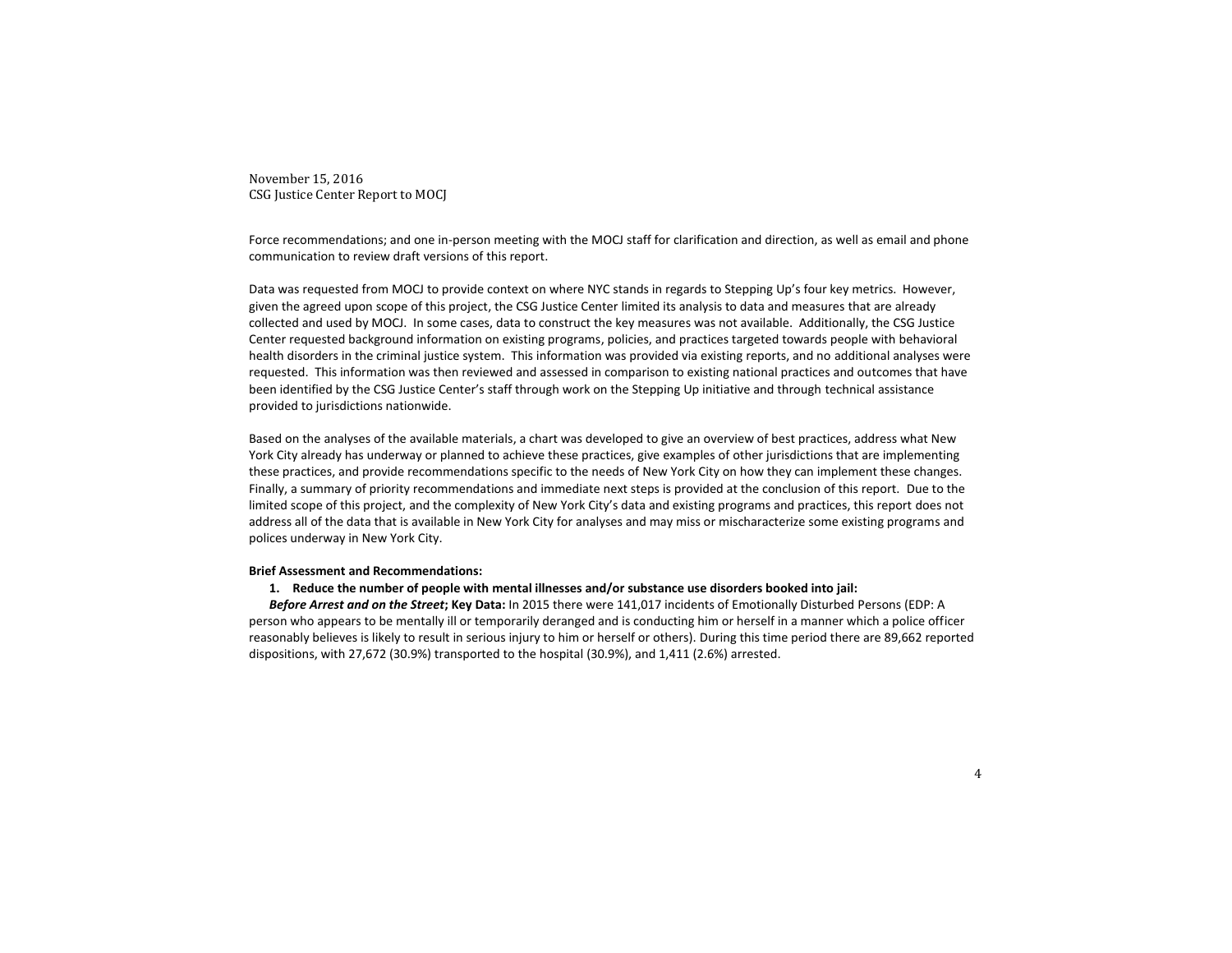| <b>Best Practices</b>       | <b>NYC Current Status</b>               | <b>Example Jurisdictions</b>               | <b>Recommendations</b>                |
|-----------------------------|-----------------------------------------|--------------------------------------------|---------------------------------------|
| Create citywide             | NYPD does not appear to have a          | The Los Angeles Police<br>$\bullet$        | Implement a division of NYPD that     |
| management and              | current division overseeing             | Department has established a               | oversees all specialized behavioral   |
| administrative oversight    | responses to people with behavioral     | <b>Mental Health Crisis Response</b>       | health responses by the NYPD.         |
| of all specialized          | health needs.                           | Section within their                       | Because the NYPD already has a        |
| behavioral health police    |                                         | department, with a Mental                  | number of police-mental health        |
| responses, through the      |                                         | Health Specialist who serves as            | collaboration programs and            |
| creation of a specialized   |                                         | the section director and                   | practices in operation, it is         |
| mental health section.      |                                         | oversees all police responses to           | recommended that the NYPD ensure      |
|                             |                                         | people with mental illnesses.              | that these programs are brought to    |
|                             |                                         | The International Association<br>$\bullet$ | scale, when possible, and are         |
|                             |                                         | of Chiefs of Police's One Mind             | maximizing the impact of available    |
|                             |                                         | Campaign recommends that                   | resources. A division that oversees   |
|                             |                                         | police departments develop                 | all behavioral health responses in    |
|                             |                                         | and implement a model policy               | the NYPD could help to ensure that    |
|                             |                                         | and oversight process for                  | there is consistency in responses     |
|                             |                                         | addressing police responses to             | and best practices across all five    |
|                             |                                         | people with mental illnesses.              | boroughs, despite the extremely       |
|                             |                                         |                                            | large size of the NYPD.               |
| Ask basic mental health     | NYC does not appear to have             | Houston, TX 911 dispatch asks two          | To the extent that mental health      |
| questions at 911            | protocol in place for 911 dispatch to   | basic mental illness questions: 1) are     | questions are not already asked at    |
| dispatch to see if the call | identify whether a call is related to a | you aware of or do they appear to          | 911 dispatch, standardize a set of    |
| is regarding someone in     | mental health crisis.                   | have mental health issues? 2) Is this      | questions for 911 dispatchers to ask  |
| mental health crisis and    |                                         | call in reference to their mental          | to identify whether the call is       |
| identify whether a          |                                         | state? Based on the answers to the         | related to a mental health crisis and |
| person can receive pre-     |                                         | questions, the police department           | based on the answers to these         |
| arrest diversion at the     |                                         | may divert the call to a behavioral        | questions develop protocols for pre-  |
| point of dispatch or        |                                         | health response call center.               | arrest diversion.                     |
| whether a specialized       |                                         |                                            |                                       |
| police response should      |                                         |                                            |                                       |
| be made.                    |                                         |                                            |                                       |

November 15, 2016 CSG Justice Center Report to MOCJ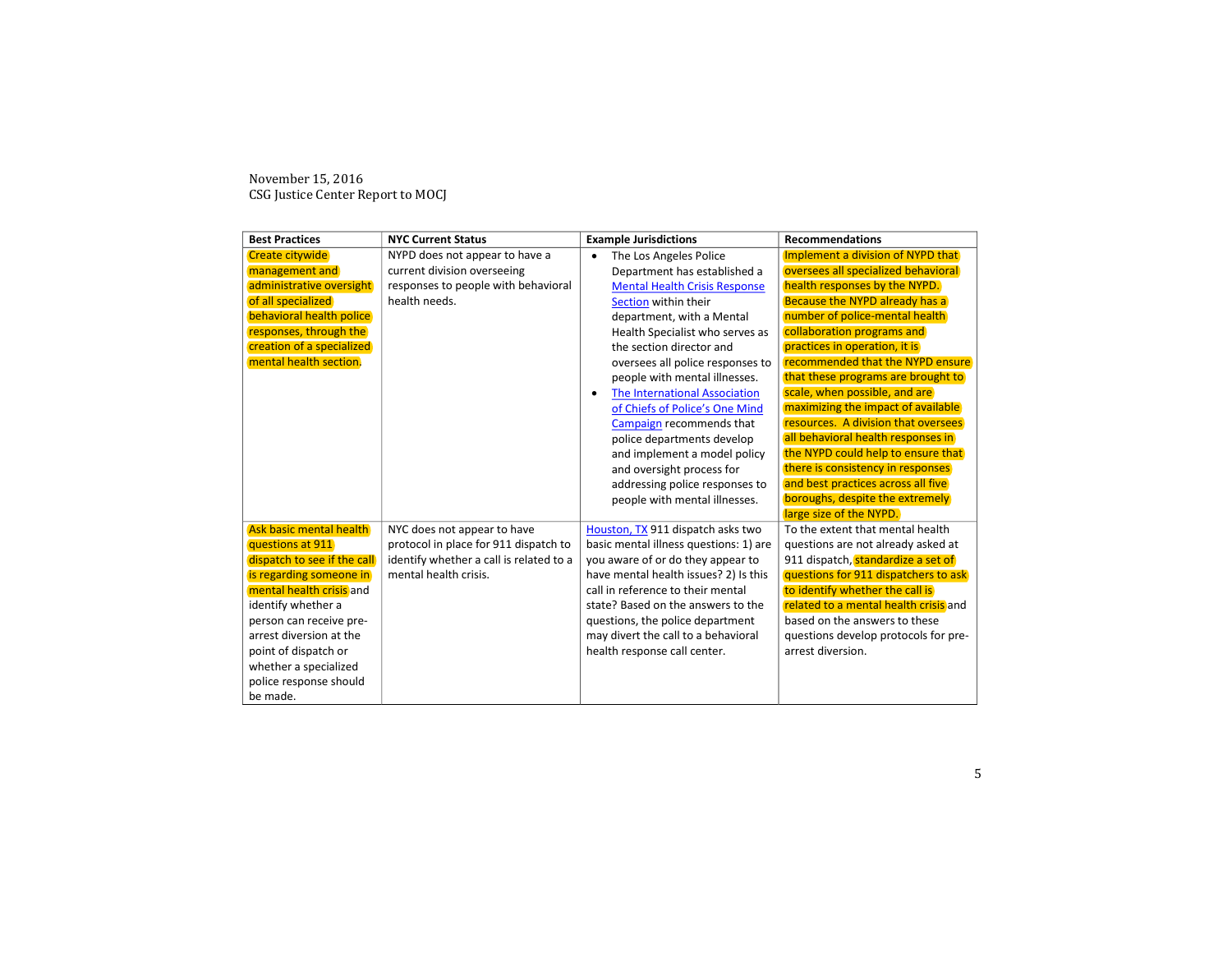| Create a triage desk            | A triage process exists as part of the | The Los Angeles Police Department             | Expand the current triage desk to     |
|---------------------------------|----------------------------------------|-----------------------------------------------|---------------------------------------|
| staffed with a police           | co-responder pilots available in NYC,  | has a long established triage process         | assist with all 911 calls coming into |
| officer and mental              | but does not exist for other police    | as part of the Mental Evaluation              | NYPD identified as a behavioral       |
| health professional who         | responses.                             | Unit. This unit fields calls from             | health crisis and calls from officers |
| can access available            |                                        | patrol officers who have questions            | at the scene to ensure that available |
| mental health and police        |                                        | regarding situations involving                | behavioral health diversion           |
| databases to identify           |                                        | people with mental illnesses. A               | opportunities are identified as       |
| prior police contact,           |                                        | triage mental health nurse works              | quickly as possible. Allow for the    |
| prior use of services, and      |                                        | alongside a police officer and                | triage desk staff to access criminal  |
| match to available              |                                        | queries the Department of Mental              | justice and Department of Health      |
| resources for crisis calls.     |                                        | Health databases to identify                  | and Mental Hygiene (DOHMH)            |
|                                 |                                        | available response options.                   | databases to identify prior history   |
|                                 |                                        |                                               | and available response options.       |
| <b>Crisis Intervention Team</b> | Following the 2014 Task Force          | New Mexico requires all recruits<br>$\bullet$ | Continue efforts to train all cadets  |
| (CIT) training for all          | recommendations, NYPD has              | to receive 40 hour training                   | and provide initial CIT training as   |
| cadets and CIT training         | expanded Crisis Intervention Team      | throughout the state.                         | needed for the veteran patrol         |
| for veteran officers with       | training. The training is being        | Houston, TX, and Portland, ME<br>$\bullet$    | officers. Additionally, develop a     |
| the goal to achieve 24/7        | integrated into the police academy     | require all new police officers to            | schedule for refresher trainings for  |
| coverage of calls.              | curriculum. As of FY2016, 3,947        | be trained in CIT at the                      | all officers.                         |
|                                 | NYPD officers representing every       | academy, while Houston also                   |                                       |
|                                 | precinct, as well as transit officers  | provides additional training to               |                                       |
|                                 | stationed in Northern Manhattan,       | veteran officers.                             |                                       |
|                                 | have completed training for CIT.       |                                               |                                       |
| Implement a co-                 | As of 2015 there were five new         | Implemented in multiple                       | The existing co-responder programs    |
| responder model for             | NYPD-DOHMH co-response teams           | jurisdictions:                                | should be expanded to shorten         |
| police responses. This          | that embed DOHMH clinicians with       | Johnson County, KS has<br>$\bullet$           | response times, to increase the       |
| program pairs a trained         | specially trained NYPD officers to     | extensive data and evaluation of              | coverage of these units, and to allow |
| mental health                   | more effectively respond to and        | the positive outcomes of a co-                | for responses to calls related to a   |
| professional to respond         | triage individuals who are at a great  | responder program.                            | person with a substance use           |
| at the scene with police        | concern for violent behavior and       | Large cities, including Houston<br>$\bullet$  | disorder. The co-responder units      |
| and provide follow-up           | likely have a serious and persistent   | and Los Angeles implement the                 | should also include short-term case   |
| short-term case                 | mental illness (SPMI). These           |                                               | management by a mental health         |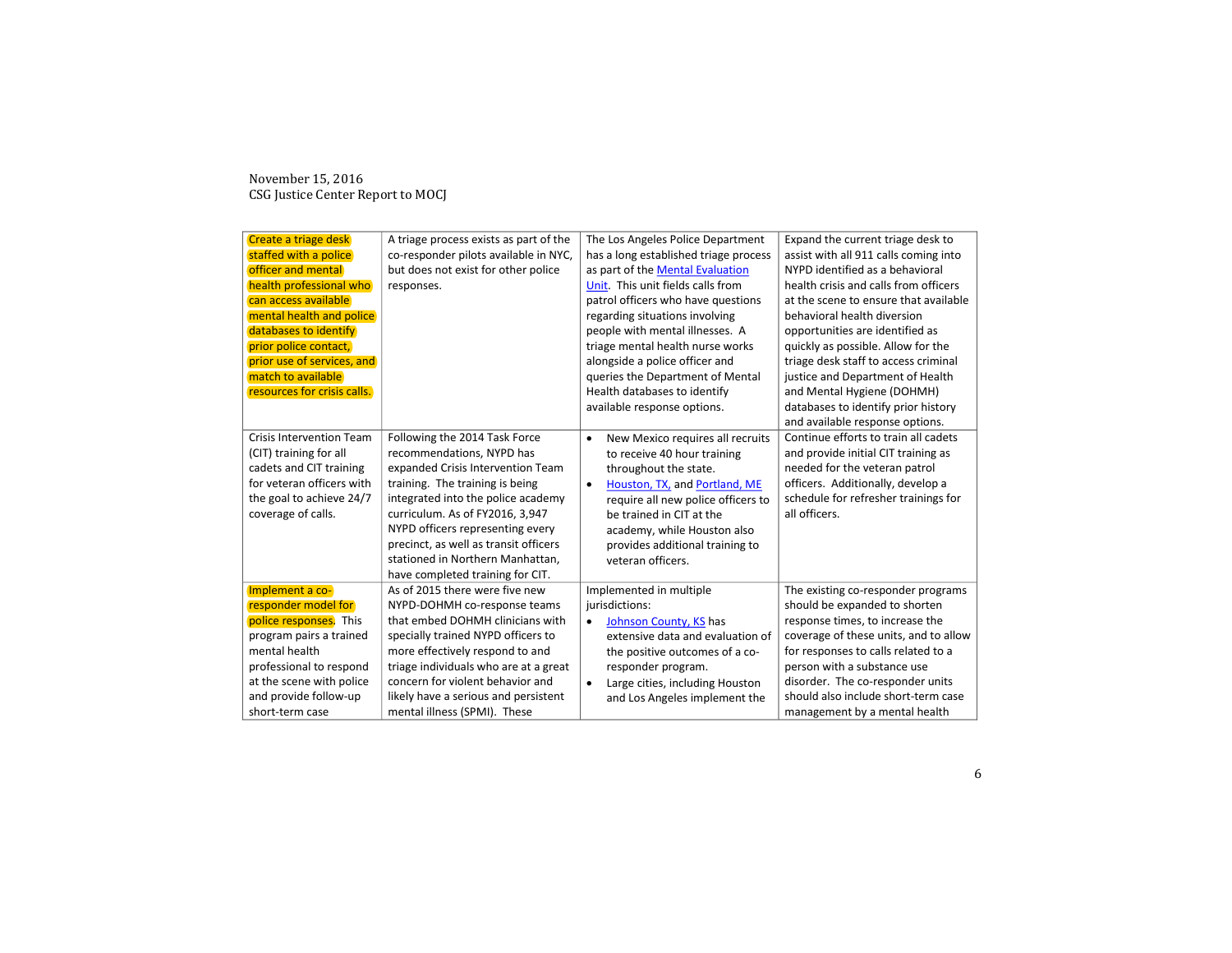| management services<br>when possible. It can<br>also include a separate<br>substance use co-<br>responder component.<br><b>Expand mobile crisis</b><br>services. Mobile crisis<br>services are a non-police<br>alternative that allows<br>for mental health<br>professionals to begin<br>the process of<br>assessment and<br>treatment in the | programs do not currently respond<br>in real time, but within 24-48 hours<br>of a call.<br>Mobile crisis services are available<br>through 311 in all boroughs.<br>Response times are between 24-48<br>hours after a call.                    | co-responder model citywide.<br>Portland, ME has a substance<br>$\bullet$<br>use disorder co-responder<br>program for overdose and<br>detoxification crises.<br>This practice is evidence based and<br>widely used in many jurisdictions,<br>including AZ, CT, DE, FL, HI, MS, NC,<br>NJ, NM, OK, VT, WI. | staff person to ensure connection to<br>services in the days following the<br>crisis.<br>To maximize the impact of existing<br>mobile crisis services, 911 dispatch<br>(and/or a triage desk, if created)<br>should develop a protocol to<br>determine when a call should be<br>diverted to the Mobile Crisis Unit.<br>Mobile crisis services should also be<br>expanded to allow for faster<br>response times. |
|-----------------------------------------------------------------------------------------------------------------------------------------------------------------------------------------------------------------------------------------------------------------------------------------------------------------------------------------------|-----------------------------------------------------------------------------------------------------------------------------------------------------------------------------------------------------------------------------------------------|-----------------------------------------------------------------------------------------------------------------------------------------------------------------------------------------------------------------------------------------------------------------------------------------------------------|-----------------------------------------------------------------------------------------------------------------------------------------------------------------------------------------------------------------------------------------------------------------------------------------------------------------------------------------------------------------------------------------------------------------|
| community in lieu of<br>arrest.                                                                                                                                                                                                                                                                                                               |                                                                                                                                                                                                                                               |                                                                                                                                                                                                                                                                                                           |                                                                                                                                                                                                                                                                                                                                                                                                                 |
| Implement 24/7 crisis<br>hotlines to provide a<br>direct service over the<br>phone to a person who<br>is experiencing distress<br>with immediate support<br>and/or facilitated<br>referrals.                                                                                                                                                  | 24/7 crisis hotlines are available<br>through 311 via Thrive NYC.                                                                                                                                                                             | This practice is evidence based and<br>widely used.                                                                                                                                                                                                                                                       | Continue current 311 and 24/7 crisis<br>hotline services.                                                                                                                                                                                                                                                                                                                                                       |
| Provide short-term crisis<br>residential and non-<br>residential services and<br>crisis observation and<br>stabilization for people<br>with mental illnesses<br>and substance use                                                                                                                                                             | In 2015 NYC announced the plan<br>$\bullet$<br>to open two community drop-<br>off centers. These centers will<br>allow for police to bring<br>individuals to this non-<br>residential program and provide<br>an important alternative to jail | Short-term crisis services are<br>$\bullet$<br>used to varying degrees across<br>the country.<br>Bexar County, TX's Restoration<br>$\bullet$<br>Center provides short-term<br>crisis residential and non-<br>residential behavioral health                                                                | The existing CPEPs should be<br>$\bullet$<br>enhanced to provide additional<br>alternatives to hospitalization or<br>arrest. While hospitals may also<br>have available detoxification<br>centers and outpatient<br>substance use treatment in the                                                                                                                                                              |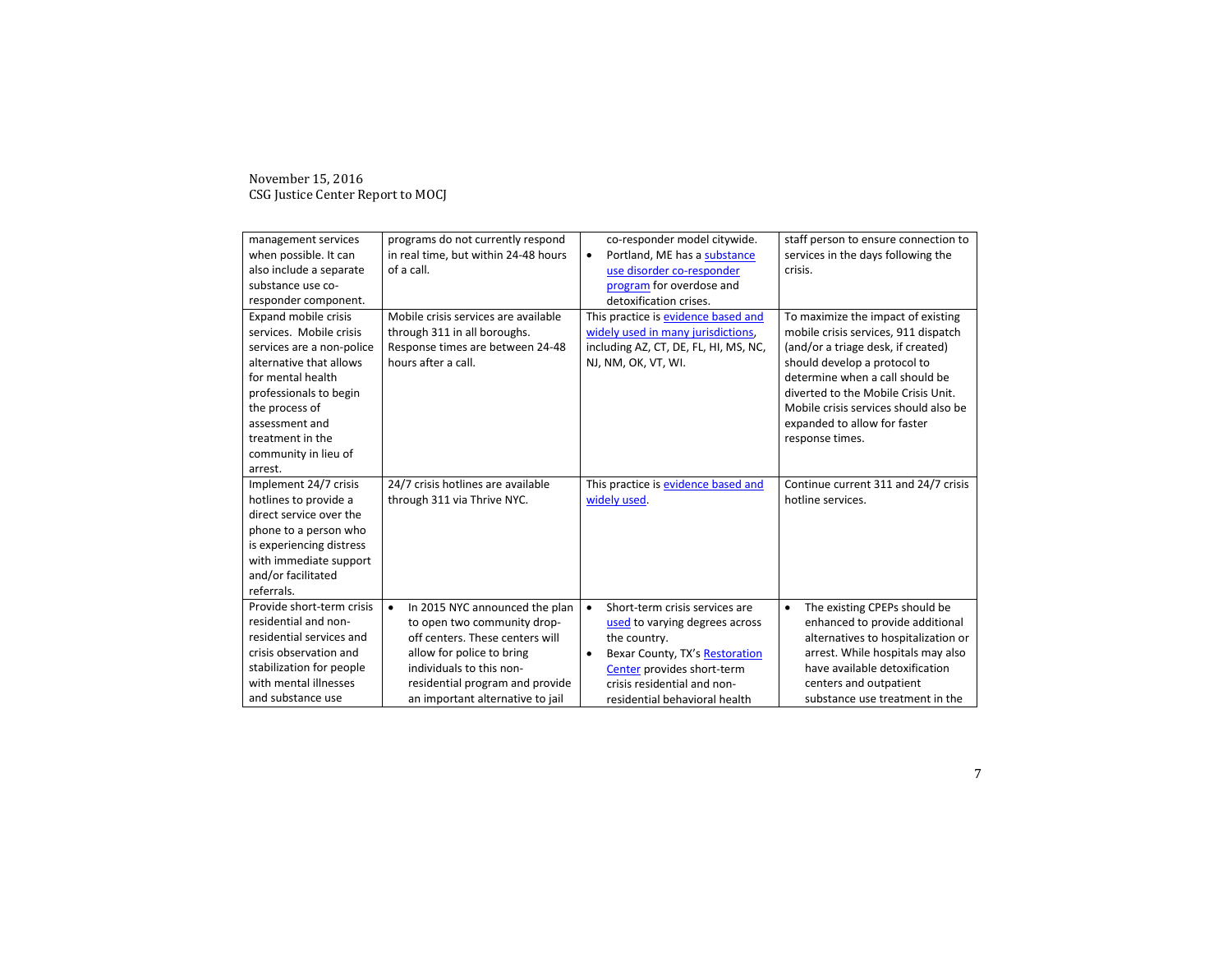| disorders to address the   |   | or hospitalization, assess needs           | treatment in the same setting,     | same facility as a CPEP, it is     |
|----------------------------|---|--------------------------------------------|------------------------------------|------------------------------------|
| person's level of distress |   | and provide short-term care.               | including a sobering unit, a       | recommended that the number        |
| and/or need for urgent     |   | These programs have not yet                | licensed residential               | of facilities where all of these   |
| care.                      |   | been implemented.                          | detoxification unit, a crisis care | services are available in one      |
|                            | ٠ | Comprehensive Psychiatric                  | mental health clinic, medical      | place be expanded as well.         |
|                            |   | <b>Emergency Programs (CPEPs)</b>          | care, and outpatient opioid        | Additionally, since the drop-off   |
|                            |   | are OMH-licensed programs                  | treatment.                         | centers have not yet been          |
|                            |   | designed to directly provide or            |                                    | developed, it would be             |
|                            |   | ensure the provision of a full             |                                    | beneficial to establish these      |
|                            |   | range of psychiatric emergency             |                                    | programs in the same facility as   |
|                            |   | services 24/7, for a defined               |                                    | the CPEPs to allow for a mental    |
|                            |   | geographic area. Currently,                |                                    | health staff member on site to     |
|                            |   | there are 19 licensed CPEPs in             |                                    | decide on the level of care        |
|                            |   | New York State operated at 18              |                                    | needed, and to simplify the        |
|                            |   | Article 28 hospitals.                      |                                    | decision making process for the    |
|                            | ٠ | <b>Emergency Observation Beds</b>          |                                    | police officer and/or the staff at |
|                            |   | (EOB) are intended to provide              |                                    | the police triage desk, once in    |
|                            |   | recipients a safe environment              |                                    | place.                             |
|                            |   | where staff can continue to                |                                    |                                    |
|                            |   | observe, assess, diagnose, treat,          |                                    |                                    |
|                            |   | and develop plans for continued            |                                    |                                    |
|                            |   | treatment as needed in the                 |                                    |                                    |
|                            |   | community or in a hospital or              |                                    |                                    |
|                            |   | other setting. These beds are              |                                    |                                    |
|                            |   | usually located in or adjacent to          |                                    |                                    |
|                            |   | the CPEP Emergency Room,                   |                                    |                                    |
|                            |   | allowing recipients to remain in           |                                    |                                    |
|                            |   | the area for up to 72 hours.               |                                    |                                    |
|                            |   | <b>OASAS Coordinated Crisis</b>            |                                    |                                    |
|                            |   | Centers/ Pilot for 1 <sup>st</sup> Episode |                                    |                                    |
|                            |   | Psychosis in a Brooklyn                    |                                    |                                    |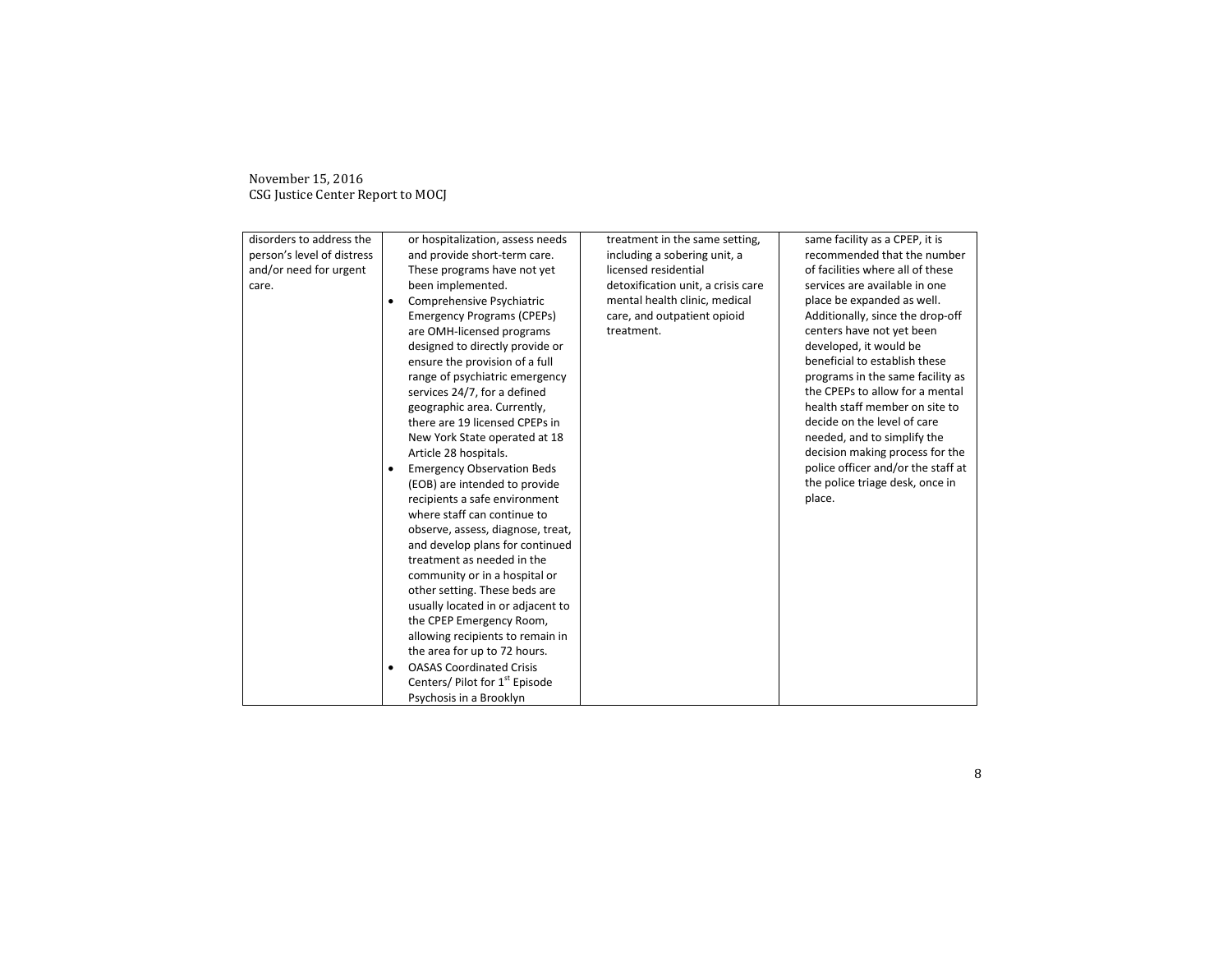**2. Reduce the average length of stay of people with mental illnesses and/or substance use disorders in jail:**  *In Jail***; Key Data:** In FY2016 24% of people discharged from jail were identified with a "mental health flag" as defined by the Brad H. settlement. That percentage has increased since FY2012 when it was 20%. The overall number of people with an

"M" designation discharged from Rikers annually has gone down from 16,887 in FY2012 to 15,083 in FY2016, but the overall number of discharges has gone down as well, from 68,447 discharges in 2012 to 48,371 discharges in FY2016. The FY2016 average daily population for people with a mental health flag is 43%.

Overall length of stay has gone up for people with the "M" designation from FY2012 when it was 117.42 days to 129.72 days in FY2016. The non "M" designation population has also seen an increase from FY2012, when the average length of stay was 59.02 days in comparison to the current average length of stay which is 67.40 days. The "M" designation population has consistently remained close to double the average length of stay in jail than for people without the "M" designation. Data on the average length of stay for people diagnosed with substance use disorders does not appear to be tracked at this time.

| <b>Best Practices</b>    |   | <b>NYC Current Status</b>         |           | <b>Example Jurisdictions</b>         |           | <b>Recommendations</b>             |  |  |
|--------------------------|---|-----------------------------------|-----------|--------------------------------------|-----------|------------------------------------|--|--|
| Implement universal      | ٠ | Rikers Island is screening people |           | Salt Lake County, UT, Travis         | $\bullet$ | The existing PASU program in       |  |  |
| validated screening for  |   | for mental illness and substance  |           | County, TX, Montgomery               |           | Manhattan should be expanded       |  |  |
| behavioral health        |   | use disorders, in accordance      |           | County, MD Douglas County, KS        |           | to the other boroughs, at a        |  |  |
| disorders pre-           |   | with the Brad H. settlement.      |           | and Franklin County, OH, are         |           | minimum keeping the screening      |  |  |
| arraignment and at       |   | Only the Manhattan central        |           | implementing validated mental        |           | process in place that can be       |  |  |
| booking into jail. For   |   | booking facility is administering |           | health screens and/or substance      |           | used to inform pretrial decision   |  |  |
| people who screen        |   | screens for behavioral health     |           | use disorder screenings at           |           | making.                            |  |  |
| positive for a possible  |   | disorders pre-arraignment         |           | booking into jail which              | $\bullet$ | The current screening process      |  |  |
| mental illness or        |   | during select hours, as part of   |           | determine the need for a follow      |           | for mental illness at jail must be |  |  |
| substance use disorder,  |   | the Pre-Arraignment Screening     |           | up assessment.                       |           | maintained to remain in            |  |  |
| they should receive a    |   | Unit (PASU). PASU screened        | $\bullet$ | The District of Columbia has an      |           | compliance with the Brad H.        |  |  |
| follow-up clinical       |   | over 8,500 people in FY2016. As   |           | <b>Urgent Care Clinic located at</b> |           | settlement. However, since the     |  |  |
| assessment within the    |   | part of the PASU, nurse           |           | their Superior Court to allow for    |           | current process is identifying     |  |  |
| criminal justice setting |   | practitioners and other health    |           | screening and assessment for         |           | 43% of the jail ADP population     |  |  |
| or in the community.     |   | professionals are piloting a      |           | mental illness and substance use     |           | as screening positive, it may be   |  |  |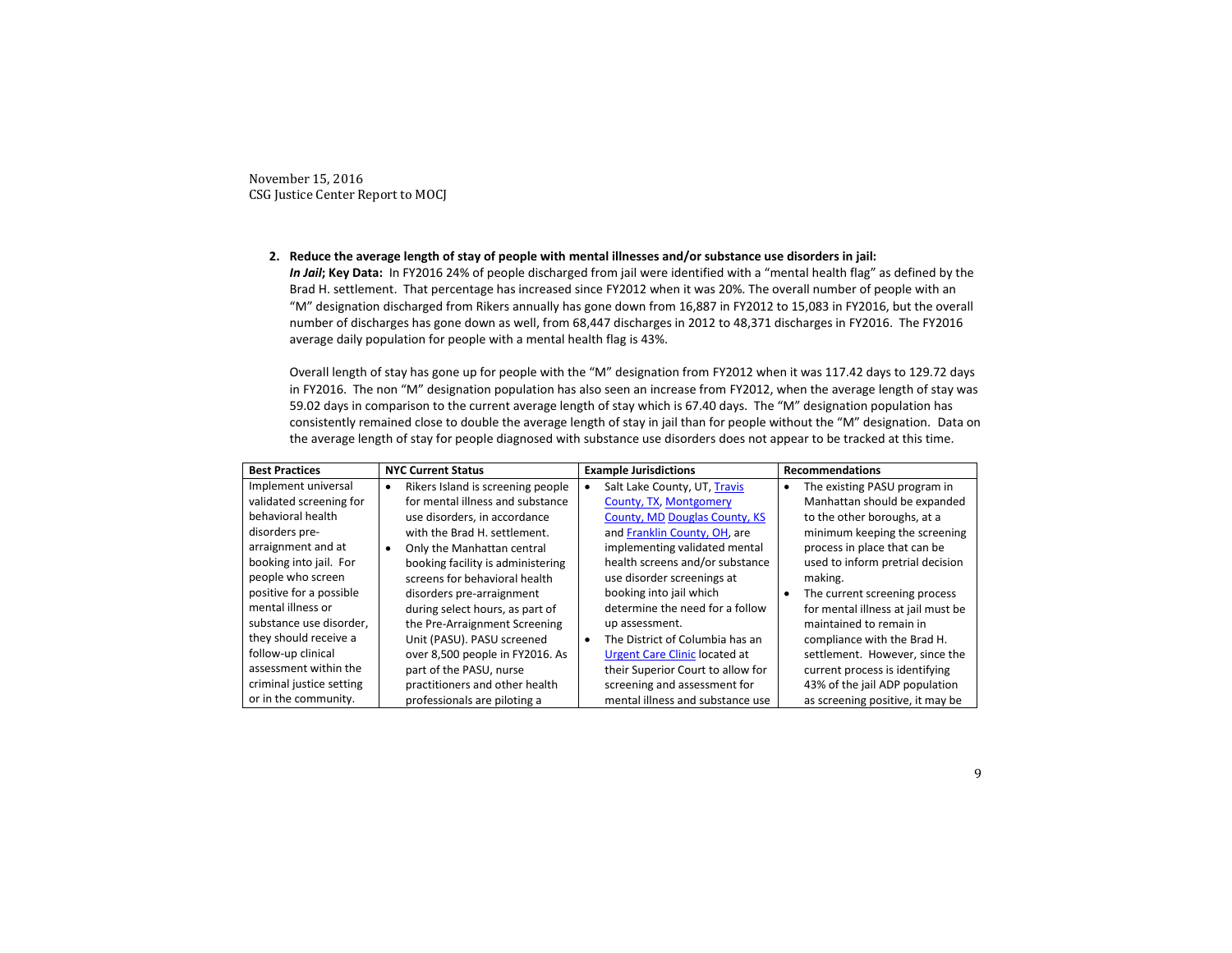|                                                   |           | process to identify people with<br>immediate behavioral health<br>needs and connect them to<br>providers for care and potential<br>diversion. The initiative began as<br>a pilot operating Monday<br>through Friday from 6am to<br>2pm, but in FY2017 will expand<br>to operate 24/7 at Manhattan<br>Criminal Court. | disorders at the courthouse, and<br>allows for immediate short-term<br>treatment. | $\bullet$ | an overly sensitive process that<br>makes it difficult to use this flag<br>for decision making purposes. It<br>is recommended to further<br>break out the population who<br>screens positive for serious and<br>persistent mental illness (SPMI)<br>to better identify people who<br>need to be prioritized for<br>services.<br>The existing screening process<br>for substance use disorders at<br>Rikers Island should be modified<br>to include a validated screen,<br>such as the Texas Christian<br>University Drug Screen V (TCUDS<br>V). |
|---------------------------------------------------|-----------|----------------------------------------------------------------------------------------------------------------------------------------------------------------------------------------------------------------------------------------------------------------------------------------------------------------------|-----------------------------------------------------------------------------------|-----------|-------------------------------------------------------------------------------------------------------------------------------------------------------------------------------------------------------------------------------------------------------------------------------------------------------------------------------------------------------------------------------------------------------------------------------------------------------------------------------------------------------------------------------------------------|
| Implement a validated<br>pretrial risk assessment | $\bullet$ | Supervised pretrial release pilot<br>programs have been operating                                                                                                                                                                                                                                                    | Approximately 10% of counties<br>implement pretrial risk screening,               | $\bullet$ | MOCJ should continue forward<br>with their plans to implement                                                                                                                                                                                                                                                                                                                                                                                                                                                                                   |
| during pre-arraignment,                           |           | in NYC since 2009 and the                                                                                                                                                                                                                                                                                            | release, and supervision practices:                                               |           | the Justice Provider System that                                                                                                                                                                                                                                                                                                                                                                                                                                                                                                                |
| and determine release                             |           | Division of Probation and                                                                                                                                                                                                                                                                                            | Some jurisdictions, like Maine,                                                   |           | will allow for the recently                                                                                                                                                                                                                                                                                                                                                                                                                                                                                                                     |
| decisions and                                     |           | <b>Correctional Alternatives is</b>                                                                                                                                                                                                                                                                                  | develop pretrial supervision and                                                  |           | developed pretrial risk                                                                                                                                                                                                                                                                                                                                                                                                                                                                                                                         |
| supervision based on                              |           | funding approximately 165                                                                                                                                                                                                                                                                                            | treatment strategies based on                                                     |           | assessment to be used to                                                                                                                                                                                                                                                                                                                                                                                                                                                                                                                        |
| pretrial risk scores, with                        |           | alternative to incarceration and                                                                                                                                                                                                                                                                                     | mental health and substance                                                       |           | determine eligibility for pretrial                                                                                                                                                                                                                                                                                                                                                                                                                                                                                                              |
| a focus on connecting                             |           | detention programs designed to                                                                                                                                                                                                                                                                                       | use screening and assessment                                                      |           | release and supervision, as well                                                                                                                                                                                                                                                                                                                                                                                                                                                                                                                |
| the behavioral health                             |           | reduce pretrial detention and/or                                                                                                                                                                                                                                                                                     | information. Atlanta, GA also                                                     |           | as connection to alternative to                                                                                                                                                                                                                                                                                                                                                                                                                                                                                                                 |
| population to                                     |           | incarceration.                                                                                                                                                                                                                                                                                                       | has a pretrial program that                                                       |           | incarceration programs.                                                                                                                                                                                                                                                                                                                                                                                                                                                                                                                         |
| appropriate and timely                            | $\bullet$ | In 2015 NYC planned to add                                                                                                                                                                                                                                                                                           | administers pretrial behavioral                                                   |           | Although not all programs will                                                                                                                                                                                                                                                                                                                                                                                                                                                                                                                  |
| care.                                             |           | 2,300 slots to citywide                                                                                                                                                                                                                                                                                              | health screening and                                                              |           | use this pretrial risk information                                                                                                                                                                                                                                                                                                                                                                                                                                                                                                              |
|                                                   |           | supervised release. The City has                                                                                                                                                                                                                                                                                     | implements a specialized                                                          |           | to determine their eligibility, this                                                                                                                                                                                                                                                                                                                                                                                                                                                                                                            |
|                                                   |           | released a Request for Proposals                                                                                                                                                                                                                                                                                     | caseload based on these results.                                                  |           | should be the final goal of this                                                                                                                                                                                                                                                                                                                                                                                                                                                                                                                |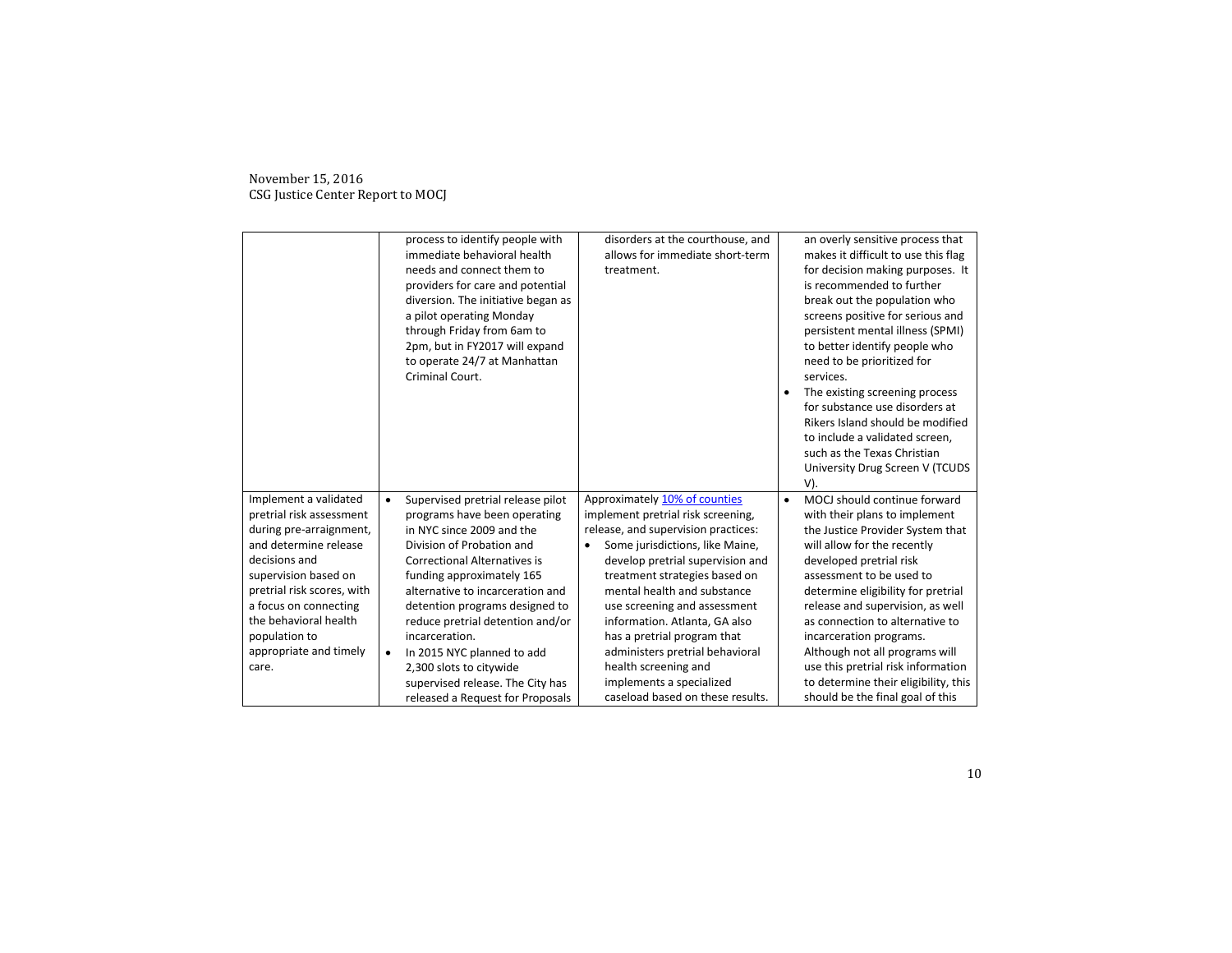| seeking bids from non-profit                | process, which may include        |
|---------------------------------------------|-----------------------------------|
| organizations to administer                 | requiring that all providers      |
| supervised release in every                 | utilize risk reduction strategies |
| borough. The chosen providers               | when rebidding for contracts.     |
| will use a validated risk                   | This system should also allow for |
| assessment tool to determine                | behavioral health information to  |
| eligible candidates and set an              | be shared to determine            |
| appropriate level of supervision.           | eligibility for treatment         |
| In July of 2015, the City                   | programs based on behavioral      |
| announced nearly \$18 million in            | health needs.                     |
| funding to triple the size of the           | Standardized requirements for     |
| city's supervised release                   | private pretrial supervision      |
| program by early 2016 and to                | agencies to operate according to  |
| rollout a citywide validated,               | pretrial best practices should be |
| updated risk assessment tool                | implemented and enforced          |
| that will move the city toward a            | across all five boroughs to       |
| system in which decisions about             | ensure that supervision is        |
| pretrial detention are made                 | matched to meet pretrial risk for |
| based on risk. By avoiding                  | failure to appear (FTA) and new   |
| setting or posting monetary bail,           | criminal activity (NCA) and       |
| supervised release avoids the               | addressing behavioral health      |
| problem of being detained                   | needs.                            |
| based on ability to post bail.              |                                   |
| Pretrial supervision practices<br>$\bullet$ |                                   |
| vary across all five boroughs,              |                                   |
| with three different agencies               |                                   |
| providing supervised release,               |                                   |
| and more than ten different                 |                                   |
| alternative to incarceration                |                                   |
| programs operated by different              |                                   |
| agencies. It appears that some              |                                   |
| programs have specialized                   |                                   |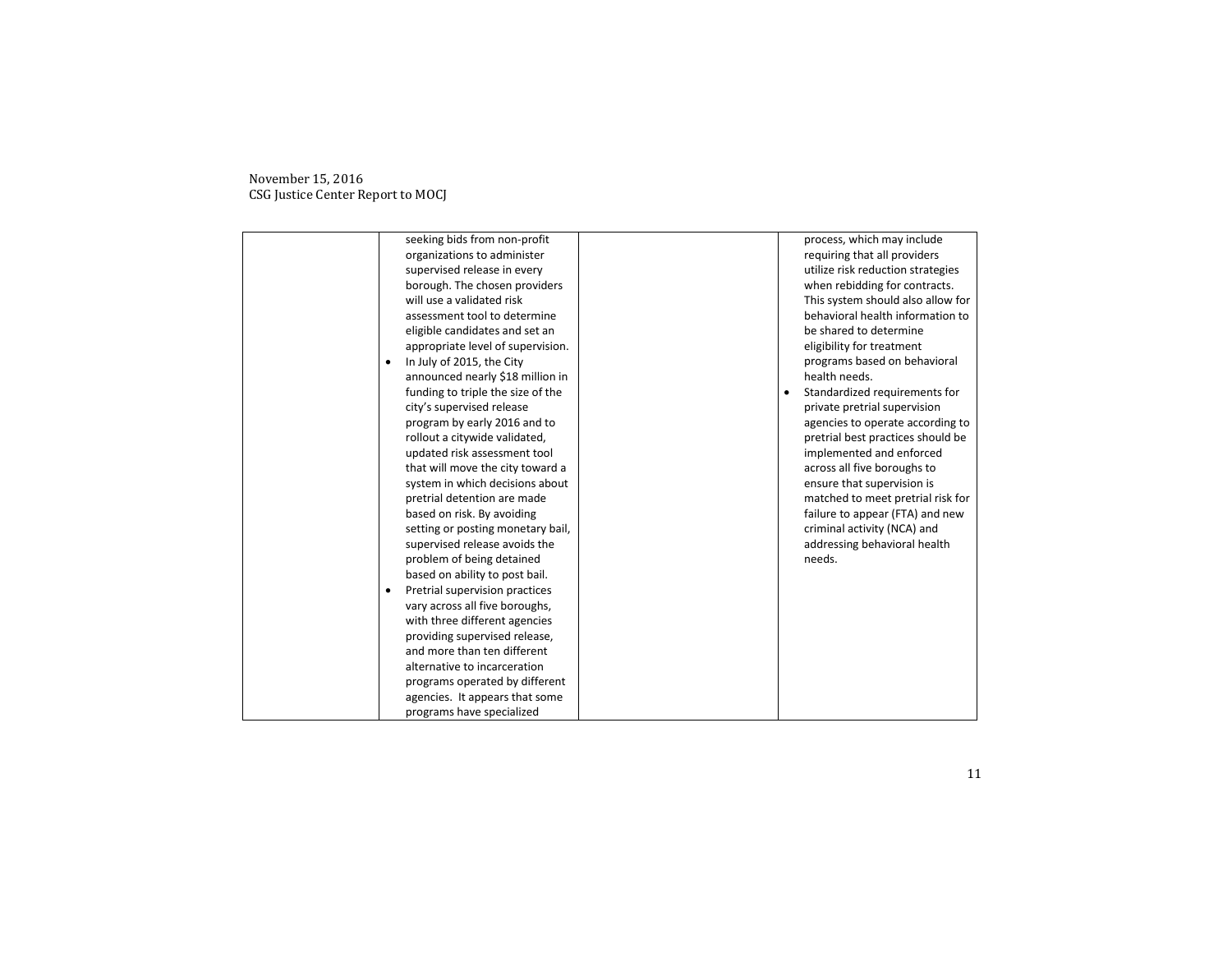| mental health caseloads,          |  |
|-----------------------------------|--|
| including the Brooklyn Justice    |  |
| Initiative program and the Bronx  |  |
| <b>Community Solutions.</b>       |  |
| The NYC Criminal Justice Agency   |  |
| developed a locally validated     |  |
| pretrial risk tool that is        |  |
| predictive for re-arrest and      |  |
| failure to appear in court during |  |
| the pretrial period.              |  |
| MOCJ is developing the Justice    |  |
| Provider System to automate       |  |
| the flow of information from      |  |
| state and city criminal justice   |  |
| agencies to facilitate the        |  |
| enrollment to pretrial            |  |
| supervised released and           |  |
| alternative to incarceration      |  |
| programs based on pretrial risk   |  |
| assessment information. In        |  |
| doing so, it will track program   |  |
| participation and outcomes by     |  |
| risk and allow for the population |  |
| that are not connected to         |  |
| programming to by examined        |  |
| based on their risk profiles.     |  |

**3. Increase the percentage of people with mental illnesses and/or substance use disorders connected to treatment:** *Release and Reentry***; Key Data:** A new substance use program has served 2,246 individuals leaving Rikers in FY2016 with a substance use disorder, but we do not know the total number of people discharged from Rikers who have been identified with a substance use disorder. There does not appear to be data on how many people with mental illnesses are connected to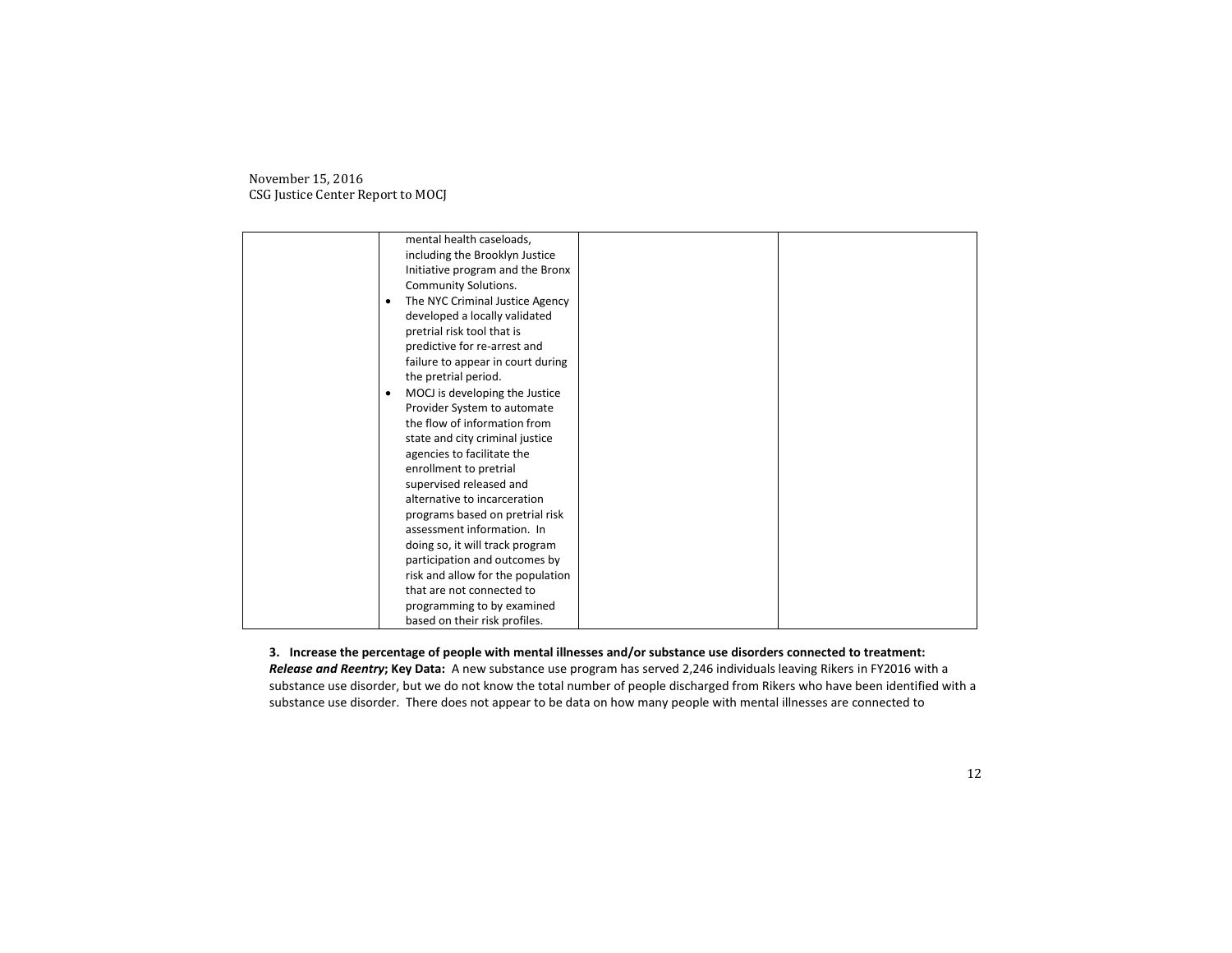> treatment and services upon release, but we know the number of people discharged from Rikers with an "M" designation, in accordance with the Brad H. settlement (15,083 in FY16). Tracking connection to care data would be helpful in further complying with the Brad H. settlement.

| <b>Best Practices</b>     | <b>NYC Current Status</b>                             | <b>Example Jurisdictions</b>               | <b>Recommendations</b>                                     |  |
|---------------------------|-------------------------------------------------------|--------------------------------------------|------------------------------------------------------------|--|
| Discharge planning is     | The City is engaged in on-going<br>٠                  | The APIC Model is a consensus<br>$\bullet$ | Embed staff from DOHMH at<br>$\bullet$                     |  |
| completed for the         | coordination efforts to ensure                        | based approach for discharge               | Rikers to provided reach-in                                |  |
| behavioral health         | that discharge of individuals                         | planning for people with mental            | services and improve the                                   |  |
| population being          | with behavioral health issues                         | Illnesses, including those with            | connection to care process.                                |  |
| released from jail to the | includes a plan for successful re-                    | co-occurring disorders.                    | Expand existing discharge<br>$\bullet$                     |  |
| community.                | entry. The Task Force                                 | Franklin County, OH and Salt<br>٠          | planning processes by I-CAN to                             |  |
|                           | anticipates completion of                             | Lake County, UT have identified            | include a plan for connecting                              |  |
|                           | expansions to the existing                            | the number of people who have              | people identified with SPMI to                             |  |
|                           | <b>Individualized Correction</b>                      | received services in the                   | appropriate levels of care upon                            |  |
|                           | Achievement Network (I-CAN)                           | community who have been                    | release from Rikers Island.                                |  |
|                           | discharge planning contracts for                      | reconnected to treatment to                | Expand the existing substance<br>$\bullet$                 |  |
|                           | 4100 slots.                                           | understand the gaps in their               | use disorders discharge planning                           |  |
|                           | Substance use disorder services                       | discharge planning and need for            | pilot to develop plans for                                 |  |
|                           | at discharge have been                                | capacity building of treatment             | connecting all individuals                                 |  |
|                           | expanded to provide an                                | programs in the community.                 | identified with a substance use                            |  |
|                           | additional 4,000 individuals                          |                                            | disorder in jail to appropriate                            |  |
|                           | annually with referrals to                            |                                            | levels of care.                                            |  |
|                           | treatment and other essential                         |                                            | Utilize information from the<br>$\bullet$                  |  |
|                           | services upon release from jail                       |                                            | Service Priority Level (SPL)                               |  |
|                           | by the end of Fiscal 2017. The                        |                                            | screening process that identifies                          |  |
|                           | new substance use program has                         |                                            | potential high utilizers to target                         |  |
|                           | served 2,246 individuals leaving<br>Rikers in FY2016. |                                            | this population for discharge                              |  |
|                           |                                                       |                                            | planning services and                                      |  |
|                           |                                                       |                                            | connecting to case management<br>services when possible to |  |
|                           |                                                       |                                            |                                                            |  |
|                           |                                                       |                                            | ensure engagement in services                              |  |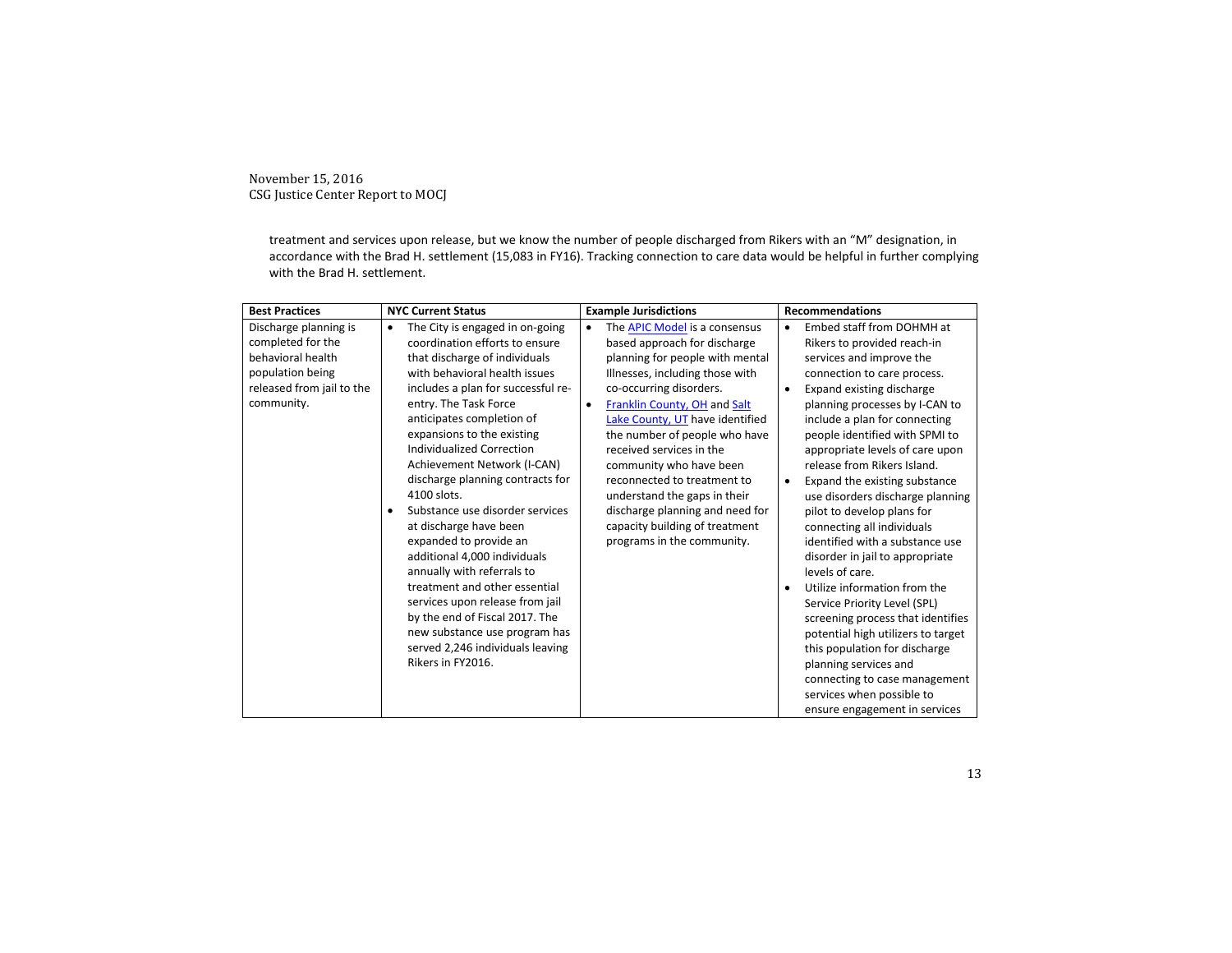|                           |                                            |                                         | and assistance in establishing        |
|---------------------------|--------------------------------------------|-----------------------------------------|---------------------------------------|
|                           |                                            |                                         | healthcare and housing.               |
| Establish navigation      | To ensure minimal disruptions in           | In Cook County, IL enrollment and       | New York State is a Medicaid          |
| services for health care  | public health insurance coverage,          | eligibility screening for Medicaid is   | expansion state, which has            |
| and other entitlement     | the City is investigating various          | integrated into the intake process at   | prompted New York City's recent       |
| benefits to identify      | processes by which Medicaid                | the jail, using a third-party agency to | addition of Single Stop community     |
| eligibility for services, | enrollment occurs for people leaving       | implement the screen. If a person       | based screening centers to assist     |
| maintaining enrollment,   | jail. Screening for Medicaid eligibility   | appears to meet the basic criteria      | individuals in determining their      |
| and connection to         | is taking place at Rikers Island upon      | for Medicaid eligibility, then          | eligibility for Medicaid and assist   |
| community based           | admission to the jail and referral to      | applications are completed and          | with healthcare enrollment. It is     |
| organizations while in    | Single Stop enrollment sites in the        | submitted on behalf of the              | recommended for NYC to expand         |
| custody or upon release.  | community are underway.                    | individual by the third party agency.   | these Single Stop programs,           |
|                           |                                            |                                         | coordinate with other existing        |
|                           |                                            |                                         | benefit enrollment efforts, such as   |
|                           |                                            |                                         | Human Resource Administration's       |
|                           |                                            |                                         | Customized Assistance Services, and   |
|                           |                                            |                                         | develop a program similar to Cook     |
|                           |                                            |                                         | County's where individuals can        |
|                           |                                            |                                         | receive assistance in completing      |
|                           |                                            |                                         | applications for Medicaid             |
|                           |                                            |                                         | enrollment while in jail.             |
|                           |                                            |                                         |                                       |
|                           |                                            |                                         | Additionally, the navigation services |
|                           |                                            |                                         | should include connection to other    |
|                           |                                            |                                         | entitlement benefits such as          |
|                           |                                            |                                         | Veteran's benefits, public            |
|                           |                                            |                                         | assistance, Social Security, Medicaid |
|                           |                                            |                                         | Health Homes and assisting with       |
|                           |                                            |                                         | connection to care.                   |
| Develop a plan to ensure  | All five boroughs have a Link<br>$\bullet$ | The sequential intercept<br>$\bullet$   | Building on the recent                |
| current community         | reentry program for case                   | mapping process is widely used.         | discussions between HRA,              |
| based treatment           | management services for people             | The Stepping Up initiative              | DOHMH, and DOC, a system              |
| programs meet capacity    |                                            |                                         |                                       |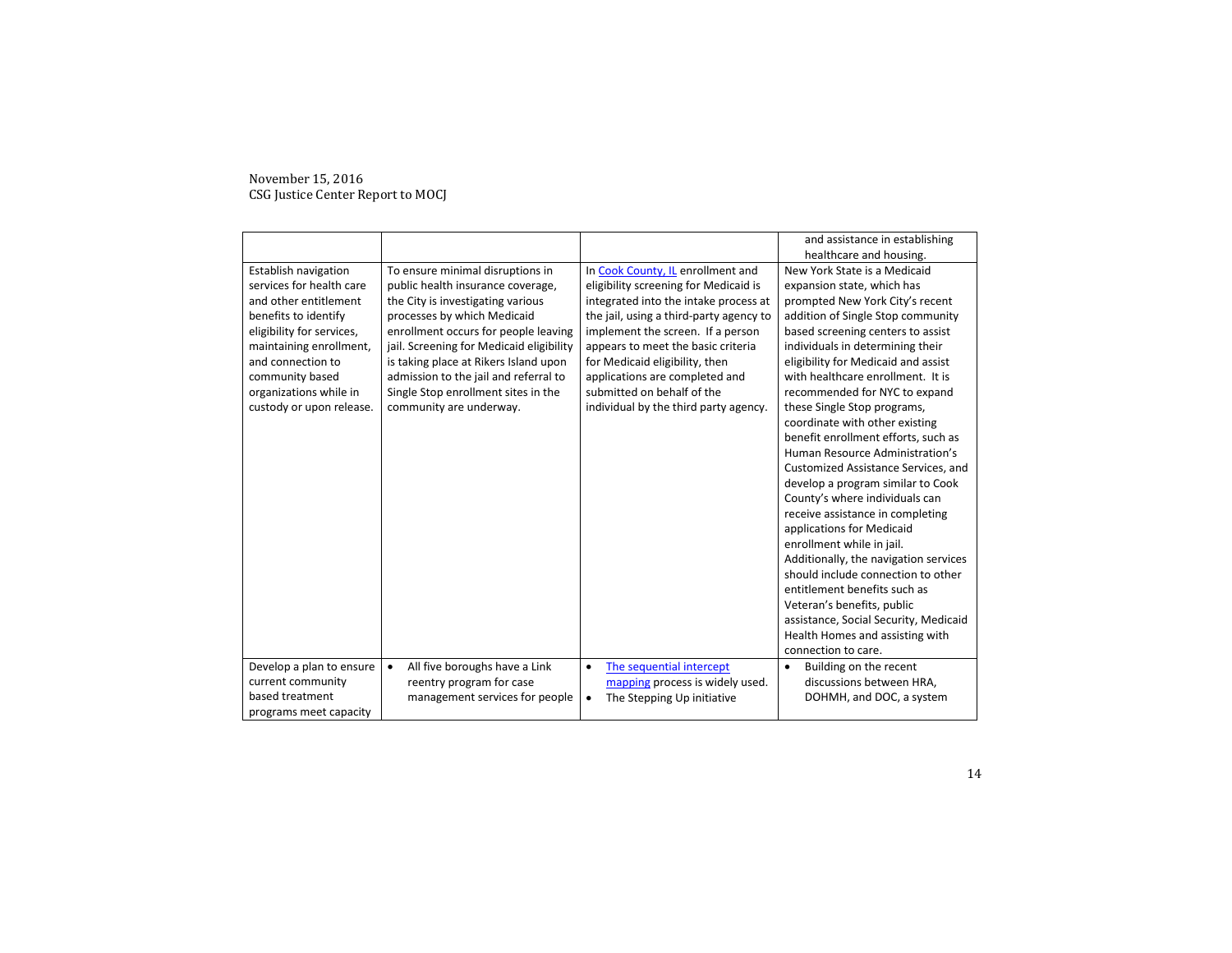| needs for NYC and are    |   | with mental health needs.           |           | recommends that jurisdictions       | should be developed, similar in    |  |
|--------------------------|---|-------------------------------------|-----------|-------------------------------------|------------------------------------|--|
| providing levels of care | ٠ | NYC has performed sequential        |           | conduct an inventory of services    | concept to the Justice Provider    |  |
| based on risk and        |   | intercept mapping, but has not      |           | to develop a plan to improve on     | Network that is being developed    |  |
| behavioral health need.  |   | included data capacity needs in     |           | the four key measures outlined      | by MOCJ, to determine eligibility  |  |
|                          |   | this process and the maps may       |           | in this document.                   | availability of alternative to     |  |
|                          |   | not be current.                     | $\bullet$ | Jurisdictions considered to have    | detention programs and case        |  |
|                          |   | City agencies $-$ the Human         |           | fully integrated justice and        | management/treatment               |  |
|                          |   | Resources Administration, the       |           | behavioral health data systems      | programs for people identified     |  |
|                          |   | Department of Health and            |           | include Johnson County, KS,         | with behavioral health disorders   |  |
|                          |   | Mental Hygiene and the              |           | Multnomah County, OR, and           | pre-arraignment or at Rikers       |  |
|                          |   | Department of Corrections -         |           | Hennepin County, MN, and            | Island. This system will not only  |  |
|                          |   | have convened to coordinate         |           | jurisdiction with progressive       | help in the connection to          |  |
|                          |   | their various discharge planning    |           | systems include Maricopa            | treatment, but will allow for the  |  |
|                          |   | efforts. An electronic system has   |           | County, AZ, Salt Lake County,       | tracking of whether people with    |  |
|                          |   | been created that shares            |           | UT, and Camden County, UT.          | behavioral health disorders are    |  |
|                          |   | appropriate information about       | ٠         | The White House Data Driven         | being connected to care upon       |  |
|                          |   | clients being served by each        |           | Justice Initiative is working with  | release. In order to achieve this, |  |
|                          |   | agency, which helps to avoid        |           | multiple jurisdictions including    | an MOU for information sharing     |  |
|                          |   | duplication of services. Their      |           | New York City to improve data       | will need to be agreed upon        |  |
|                          |   | goal is to collectively ensure that |           | based criminal justice solutions.   | between criminal justice and       |  |
|                          |   | individuals being served by each    |           | This work includes the              | behavioral health agencies in      |  |
|                          |   | agency are made aware of the        |           | development of a data software      | NYC. Once that MOU is              |  |
|                          |   | full spectrum of services           |           | program through the University      | developed, the city can develop    |  |
|                          |   | available to them as they           |           | of Chicago to de-identify           | a plan to track the percentage of  |  |
|                          |   | prepare to reenter the              |           | protected health information        | people released from jail          |  |
|                          |   | community.                          |           | while sharing data between          | identified with behavioral health  |  |
|                          |   |                                     |           | justice and behavioral health       | disorders who are connected to     |  |
|                          |   |                                     |           | agencies. Additionally, as a part   | treatment to better gauge the      |  |
|                          |   |                                     |           | of the initiative the University of | capacity needs for treatment in    |  |
|                          |   |                                     |           | Chicago has worked with             | the community.                     |  |
|                          |   |                                     |           | Johnson County, Ks to develop a     | Without data on the number of      |  |
|                          |   |                                     |           | model to project high utilizers.    | people connected to care in the    |  |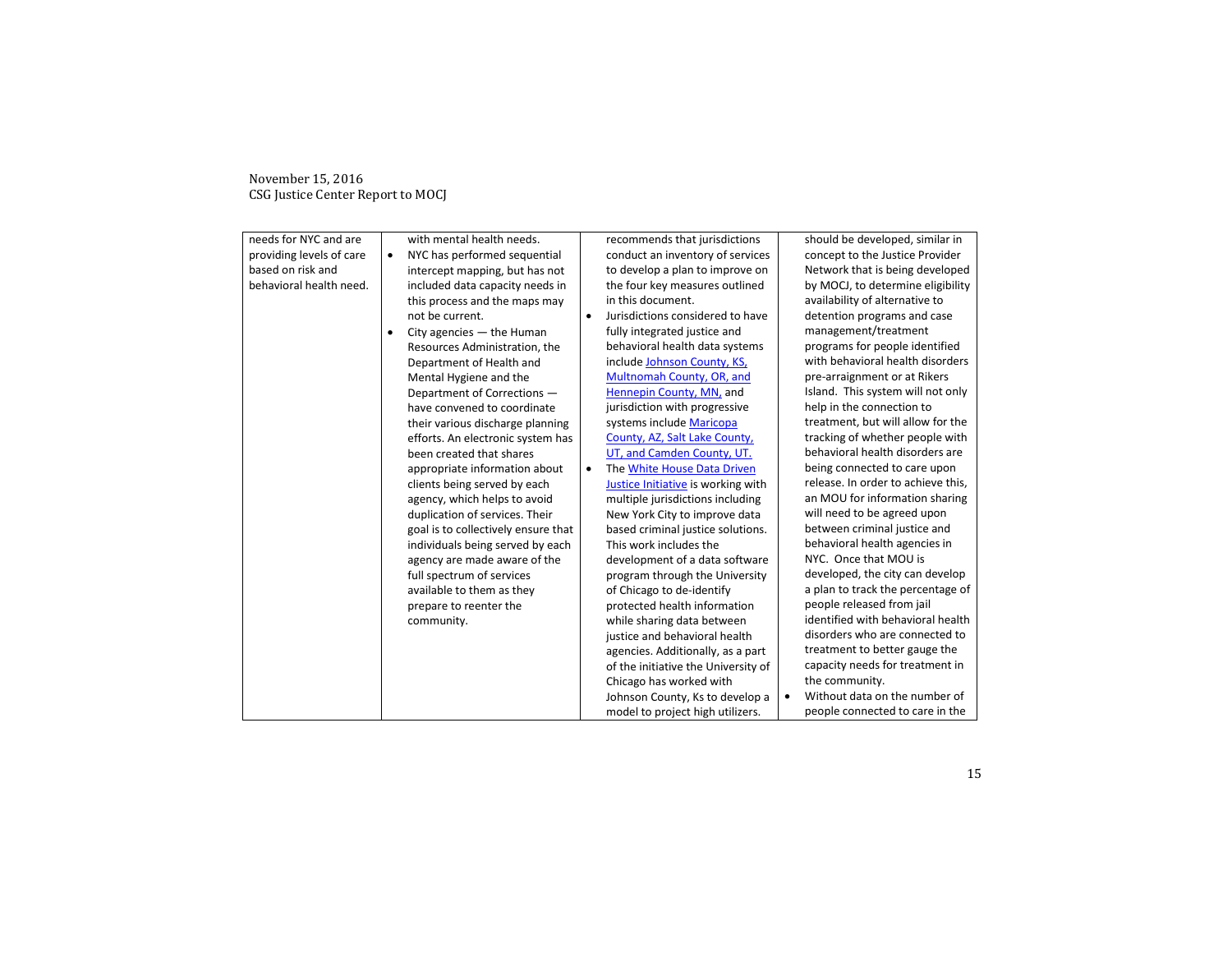|  | community, it is impossible to  |
|--|---------------------------------|
|  | project capacity need. Thus the |
|  | general recommendation for      |
|  | NYC is to expand the number of  |
|  | case management programs for    |
|  | the SPMI population released    |
|  |                                 |
|  | from jail; particularly people  |
|  | who also have screened          |
|  | moderate to high risk for       |
|  |                                 |
|  | criminogenic risk.              |

## **4. Reduce recidivism for people with mental illnesses and/or substance use disorders:**

*Back in the Community***; Key Data:** 47.3% of people with an "M" designation at Rikers return to DOC custody as compared to the non "M" designation population that has a 46.7% return rate from FY2014 to FY2015. Although the recidivism percentages are similar for individuals identified with a mental illness and the general population, it is concerning to see that almost half of the population with an "M" designation return to jail, and 38% of this population return to jail more than seven times. Approximately 60% of the non-"M" designation population received a Service Priority Level (SPL) criminogenic risk assessment tool while approximately 75% of people with an "M" designation received the SPL. 10% of the "M" designation population who received the SPL were identified as high risk, while 63% were medium or medium-high risk, and 28% low or medium low risk.

In FY2015 6,342 single adults receiving services from the Department of Homeless Services also had two or more jail stays over the previous five years. Of that population, 1,405 people were also identified as chronically homeless.

| <b>Best Practices</b>   | <b>NYC Current Status</b>        | <b>Example Jurisdictions</b>    | <b>Recommendations</b>              |
|-------------------------|----------------------------------|---------------------------------|-------------------------------------|
| Prioritize community    | Division of Probation and        | CSG Justice Center has released | New York City's alternative to      |
| based services based on | Correctional Alternatives (DPCA) | the Criminogenic Risk and       | incarceration and detention         |
| criminogenic risk and   | developed in-house behavioral    | <b>Behavioral Health Needs</b>  | programs, case management           |
| behavioral health need, | health teams that provide        | Framework which describes       | programs and community              |
| as identified through   | advisory services while          | how jurisdictions can use       | supervision should focus on         |
| behavioral health and   | screening and assessing the      | behavioral health and           | reducing recidivism, and helping to |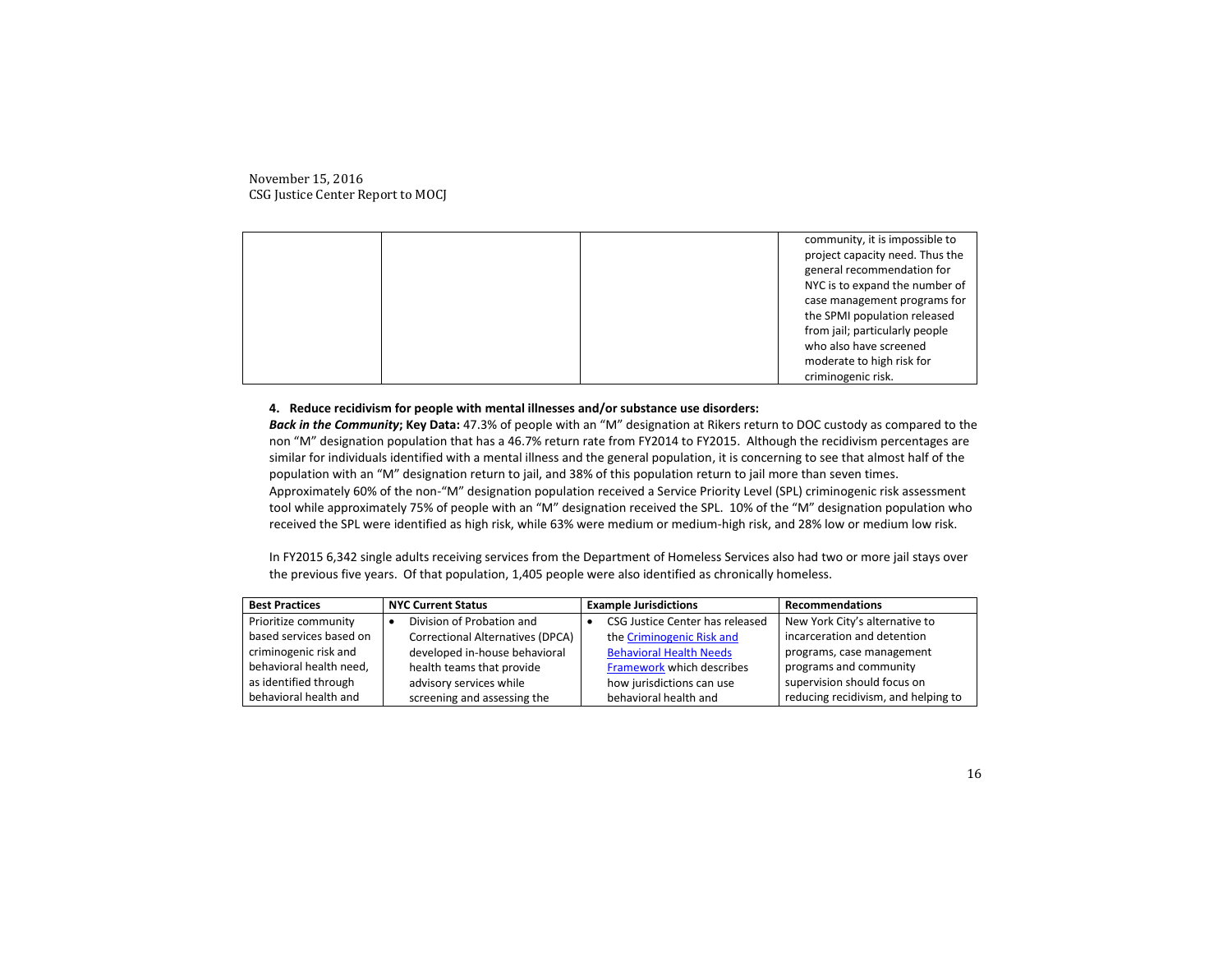| criminogenic risk | behavioral health needs of                 | criminogenic risk information               | connect people to the appropriate      |
|-------------------|--------------------------------------------|---------------------------------------------|----------------------------------------|
| screening and     | individuals on probation,                  | for maximizing the impact of                | level of treatment. To do so,          |
| assessment.       | connecting them to clinical and            | community-based services.                   | eligibility for community programs     |
|                   | other community-based                      | <b>Transition from Jail to</b><br>$\bullet$ | should be based on criminogenic        |
|                   | services. The teams conducted              | <b>Community's Targeted</b>                 | risk levels and behavioral health      |
|                   | 1,582 case consultations in                | <b>Transition Interventions is a</b>        | assessments. All people released to    |
|                   | Fiscal 2016. On May 1, 2016,               | useful resource for counties                | the community from Rikers should       |
|                   | DPCA implemented a behavioral              | intending to develop evidence               | receive a criminogenic risk            |
|                   | health screening as part of their          | based recidivism reduction                  | assessment, such as the Service        |
|                   | intake process to identify                 | transition planning.                        | Priority Level assessment tool, in     |
|                   | behavioral health needs, match             | Specialized probation programs<br>$\bullet$ | addition to screening for mental       |
|                   | services to probationers and               | are evidence based and widely               | illness and substance use disorders.   |
|                   | provide probation officers with            | used based on risk and need                 | Although Rikers is administering the   |
|                   | information about various                  | information.                                | SPL assessment to people in jail, not  |
|                   | behavioral health symptoms.                | Salt Lake County has an                     | all individuals released are receiving |
|                   | Manhattan, Brooklyn, and<br>٠              | embedded behavioral health                  | this assessment. The results of the    |
|                   | Queens have specialized                    | staff in the probation                      | assessments should be used to          |
|                   | caseloads for people with                  | department, to assess people                | determine the level of supervision     |
|                   | mental health needs.                       | with substance use needs                    | and services based on risk and need    |
|                   | DPCA is funding approximately<br>$\bullet$ | and provide treatment and                   | levels. For example, individuals       |
|                   | 165 alternative to incarceration           | intensive supervision to the                | identified as moderate to high         |
|                   | and detention programs                     | high risk/high substance use                | criminogenic risk and diagnosed        |
|                   | designed to reduce                         | disorder need population, in                | with a serious mental illness should   |
|                   | incarceration and/or pretrial              | collaboration with local law                | be prioritized for enrollment in the   |
|                   | detention.                                 | enforcement.                                | existing evidenced-based ACT/FACT      |
|                   | There is funding for four new              | Justice Reinvestment states                 | teams. The process of assigning        |
|                   | <b>Forensic Assertive Community</b>        | have seen significant                       | individuals to supervision and         |
|                   | <b>Treatment Teams (Forensic</b>           | investments in behavioral                   | programming should be based on a       |
|                   | ACT), which will provide                   | health treatment for people                 | decision-making tool such as the       |
|                   | intensive, high quality treatment          | on supervision, including:                  | cited Criminogenic Risk and            |
|                   | to additional 272 individuals              | WV, AL, KS, WI.                             | <b>Behavioral Health Needs</b>         |
|                   |                                            |                                             | Framework.                             |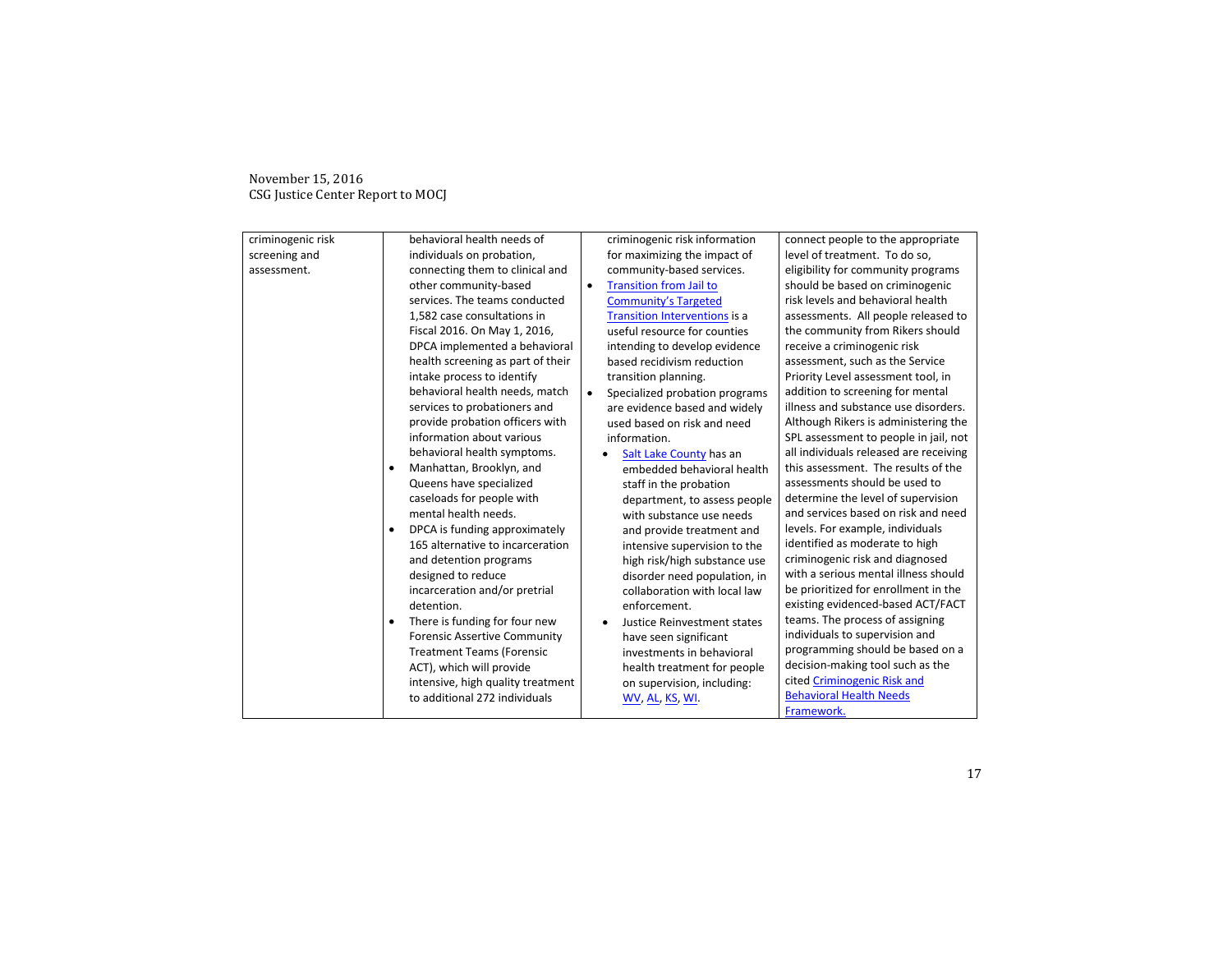|                                                                                                                                                                                                                            | ٠<br>٠    | assessed at higher concern for<br>violent behavior. These teams<br>require approval for state<br>Medicaid reimbursement.<br>NYC has committed resources to<br>increase existing City ACT<br>Teams' effectiveness to treat co-<br>occurring substance use and<br>mental illness.<br>Rikers is using the Vera<br>developed Service Priority Level<br>as a risk assessment tool at the<br>jail to predict whether people<br>entering the NYC Jail are likely<br>to be a high utilizer with a<br>readmission to jail within one<br>year. |                                                                                                                                                                                                                                                                                         |                                                                                                                                                                                                                                                                                                                                      |
|----------------------------------------------------------------------------------------------------------------------------------------------------------------------------------------------------------------------------|-----------|--------------------------------------------------------------------------------------------------------------------------------------------------------------------------------------------------------------------------------------------------------------------------------------------------------------------------------------------------------------------------------------------------------------------------------------------------------------------------------------------------------------------------------------|-----------------------------------------------------------------------------------------------------------------------------------------------------------------------------------------------------------------------------------------------------------------------------------------|--------------------------------------------------------------------------------------------------------------------------------------------------------------------------------------------------------------------------------------------------------------------------------------------------------------------------------------|
| Expand availability of<br>supportive housing units<br>for the chronically<br>homeless criminal justice<br>population with the goal<br>of making homelessness,<br>rare, brief and non-<br>recurring for this<br>population. | $\bullet$ | The Mayor's Task Force created<br>a scattered site supportive<br>housing pilot, building on the<br><b>Frequent User System</b><br>Engagement (FUSE) model and<br>titled the NYC Justice Involved<br>Supportive Housing (JISH)<br>program. This initiative will<br>provide 120 units of permanent                                                                                                                                                                                                                                     | New York City's FUSE program is<br>proven to significantly decrease<br>shelter, hospital emergency rooms,<br>and jail stays for high utilizers of the<br>criminal justice system, including<br>people with "complex needs" such<br>as mental illness and/or substance<br>use disorders. | Expand on the JISH pilot to provide<br>permanent supportive housing to<br>the chronically homeless high<br>utilizers of the criminal justice<br>system, including individuals with<br>substance use disorders and mental<br>illnesses. The current number of a<br>maximum of 120 units does not<br>meet the needs of the chronically |
|                                                                                                                                                                                                                            |           | supportive housing and support<br>services to help increase<br>problem solving abilities,<br>address legal issues, improve<br>physical and mental health and                                                                                                                                                                                                                                                                                                                                                                         |                                                                                                                                                                                                                                                                                         | homeless criminal justice<br>population. A percentage of the<br>15,000 to 25,000 units of supporting<br>housing that the city and the state<br>plan to develop should be                                                                                                                                                             |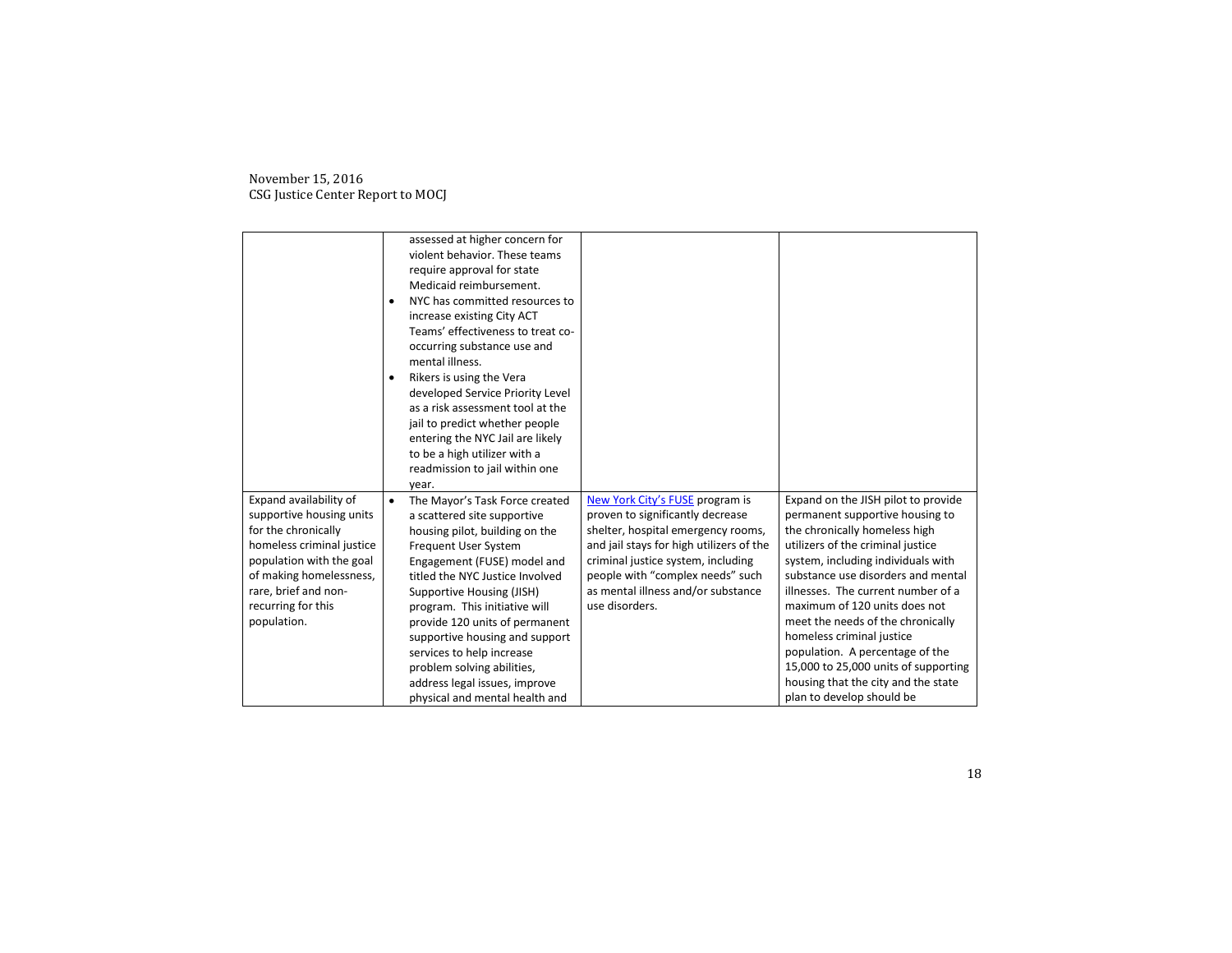| increase financial self-     | earmarked for the 1,405 people     |
|------------------------------|------------------------------------|
| sufficiency.                 | who are chronically homeless and   |
| Mayor de Blasio and Governor | have had two or more jail stays in |
| Cuomo have each committed to | NYC.                               |
| developing 15,000 to 25,000  |                                    |
| units of supporting housing. |                                    |

## **Recommended Priorities for New York City:**

New York City is in an excellent position to build on the recommendations set forth in the 2014 Mayor's Task Force on Behavioral Health and Criminal Justice System report. Much work is underway, including the expansion of CIT training, implementation of pretrial risk and behavioral health screening prior to arraignment along with the implementation of a data management system, planned development of mental health crisis drop-off centers, expansion of the police co-responder program and efforts to increase connections to health care and housing. As a result, this report primarily identifies opportunities to expand, bring to scale, and improve coordination across all five boroughs the various projects that are evidence-based and demonstrating success.

Within the aforementioned recommendations, there are several that would have the most impact on the four key measures. These include:

#### **Measure 1: Reduce the number of people with behavioral health disorders booked into jail**

A separate behavioral health department within the NYPD will help maintain oversight and coordination of all behavioral health related programming for the police department. Given the size and logistics of managing services for all five boroughs, this should provide for increased management and efficiency. This includes administering standardized screening protocol for dispatch, the development of a central triage desk staffed by law enforcement and trained behavioral health professionals who have access to data management systems to inform next best steps for the officer on the street, and increasing co-responder services to meet capacity needs across the city (see Appendix A for a flow chart detailing recommended responses for measure 1).

#### **Measure 2: Decrease their average length of stay in jail**

To address reducing the length of stay for people with behavioral health needs who are booked into jail, a validated mental health and substance use screening for all individuals should be implemented prior to arraignment and in jail to determine the population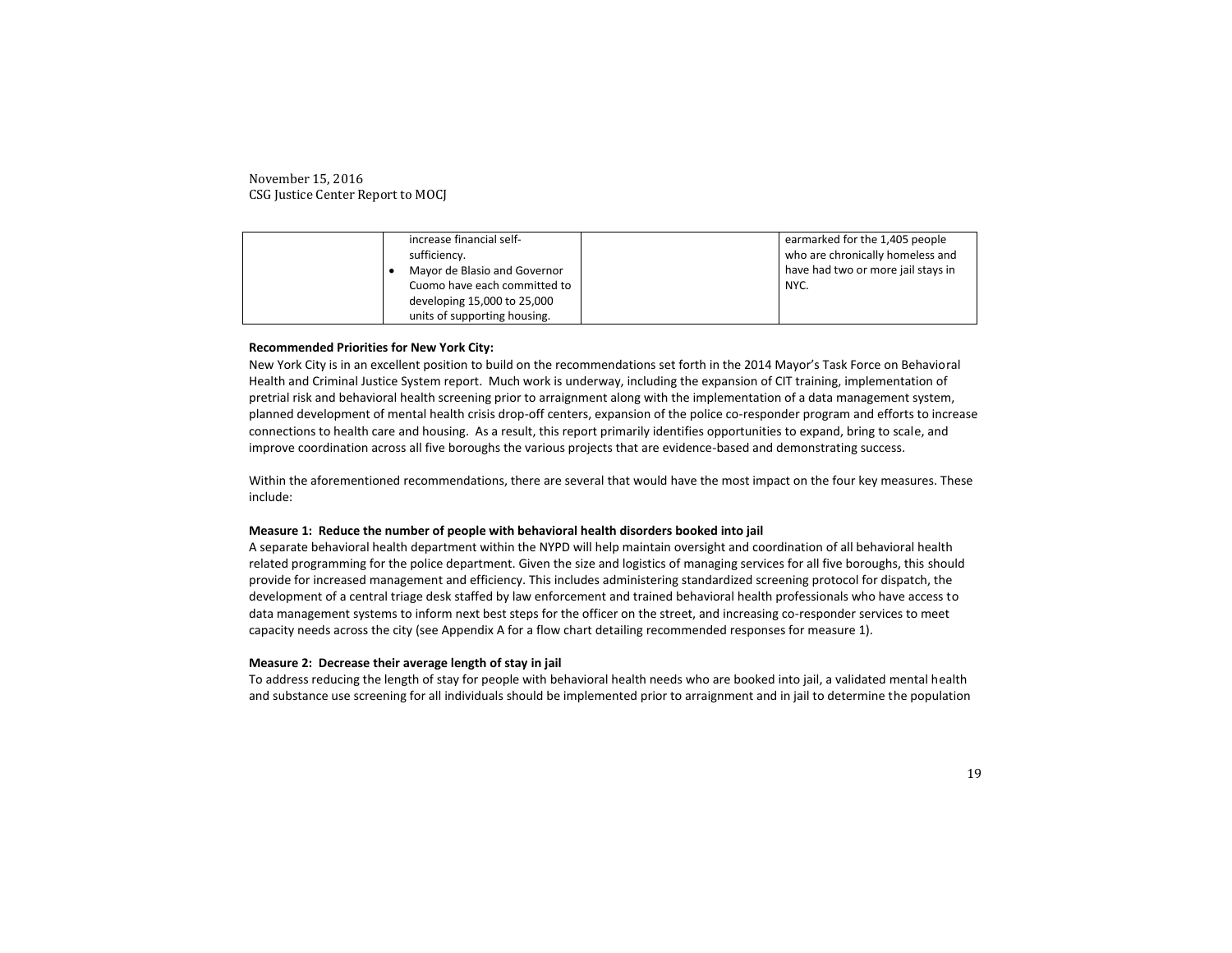with behavioral health needs and inform decision making. This is a process that should be brought to scale at all five boroughs and should be implemented in conjunction with the planned pretrial screening and pretrial supervision programming. As was noted, it is recommended that in addition to meeting the Brad H. settlement requirements, which is identifying a broad population of people with mental illnesses, further refining the level of need amongst this population will allow for better matching of criminal risk and needs to the appropriate level of supervisions and services. The highest levels of supervision and services should be reserved for people screening as seriously and persistently mentally ill (SPMI) and moderate to high criminogenic risk. This strategy should be used for people released at pretrial (using pretrial risk information) as well as post-conviction (see Appendix A for a flow chart detailing recommended responses for measure 2).

#### **Measure 3: Increase the percentage of people connected to treatment and community supports**

Data could not be provided to verify connection to treatment and community supports upon release from jail, making it impossible to gauge the rate of people connected to services. Additionally, some services do not appear to be in place, such as embedding staff from DOHMH at Rikers to provide reach-in services and improve the connection to care process upon release from jail. This strategy has proved successful in other sites across the country and is recommended for NYC. Additionally, data sharing agreements will need to be developed to allow for the electronic tracking of individuals as they move from jail to the community to ensure engagement in services. Recommendations also include adding health navigators to assist individuals in custody to enroll in Medicaid and other entitlement benefits (see Appendix A for a flow chart detailing recommended responses for measure 3 and 4).

#### **Measure 4: Reduce recidivism rates:**

New York City contracts with private provider agencies for most of the post-conviction supervision and treatment services. This places a responsibility on the city to ensure that those contracted agencies are operating under best practices including use of risk assessment tools, matching level of supervision to risk and need as discussed above, and employing evidenced based practices such as use of cognitive based curriculums. As a first step, it is recommended that New York City implement a quality assurance program to address these concerns and demonstrate that those agencies providing supervision are operating on a model of Risk-Needs-Responsivity (RNR) to better ensure that recidivism rates can be reduced. Additionally, it is recognized that New York has developed a tool through the Vera Institute of Justice (SPL) that has demonstrated success in identifying the likelihood that a person booked into jail will commit a new offense within a year of release. This information is primarily used within the jail, but is seen as also relevant to be used to identify people in the highest need of discharge planning and more intensive case management post release. This would include connection to health and housing services. It is also recommended that existing supportive housing services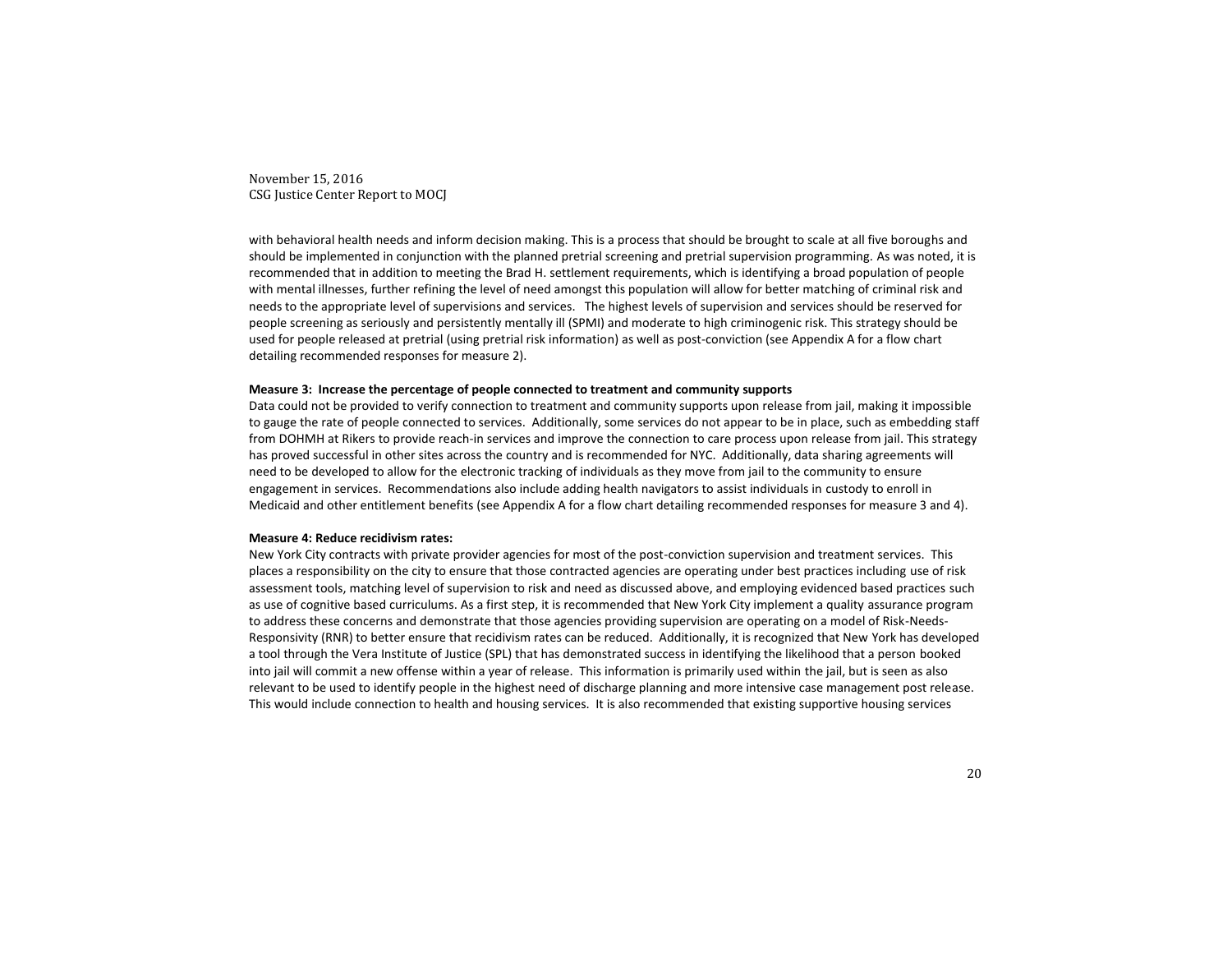aimed at connecting high utilizers of the criminal justice system to supportive housing are expanded (see Appendix A for a flow chart detailing recommended responses for measures 3 and 4).

## **Next Steps for New York City**

This brief process of reviewing the status of criminal justice and behavioral health programming in New York City, has made clear that the City has put forth a great amount of effort and demonstrated progress in addressing people with behavioral health needs who come in contact with the criminal justice system. It is intended that this report will provides a focus for the City to build on prior planning efforts and adjust next steps to implement programs and policies that can specifically target the best way to address the four key measures that are designed to reduce the number of individuals in jail with behavioral health needs. Additionally, to improve the ability to establish baseline measures, determine program capacity needs, and track progress moving forward, New York City should develop the needed data tracking mechanisms to accomplish this.

The CSG Justice Center commends New York City for requesting this report and applying an "outside lens" in assessing the current status of the New York City criminal justice system. The CSG Justice Center looks forward to an on-going conversation and sharing reports of progress in the implementation of these recommendations.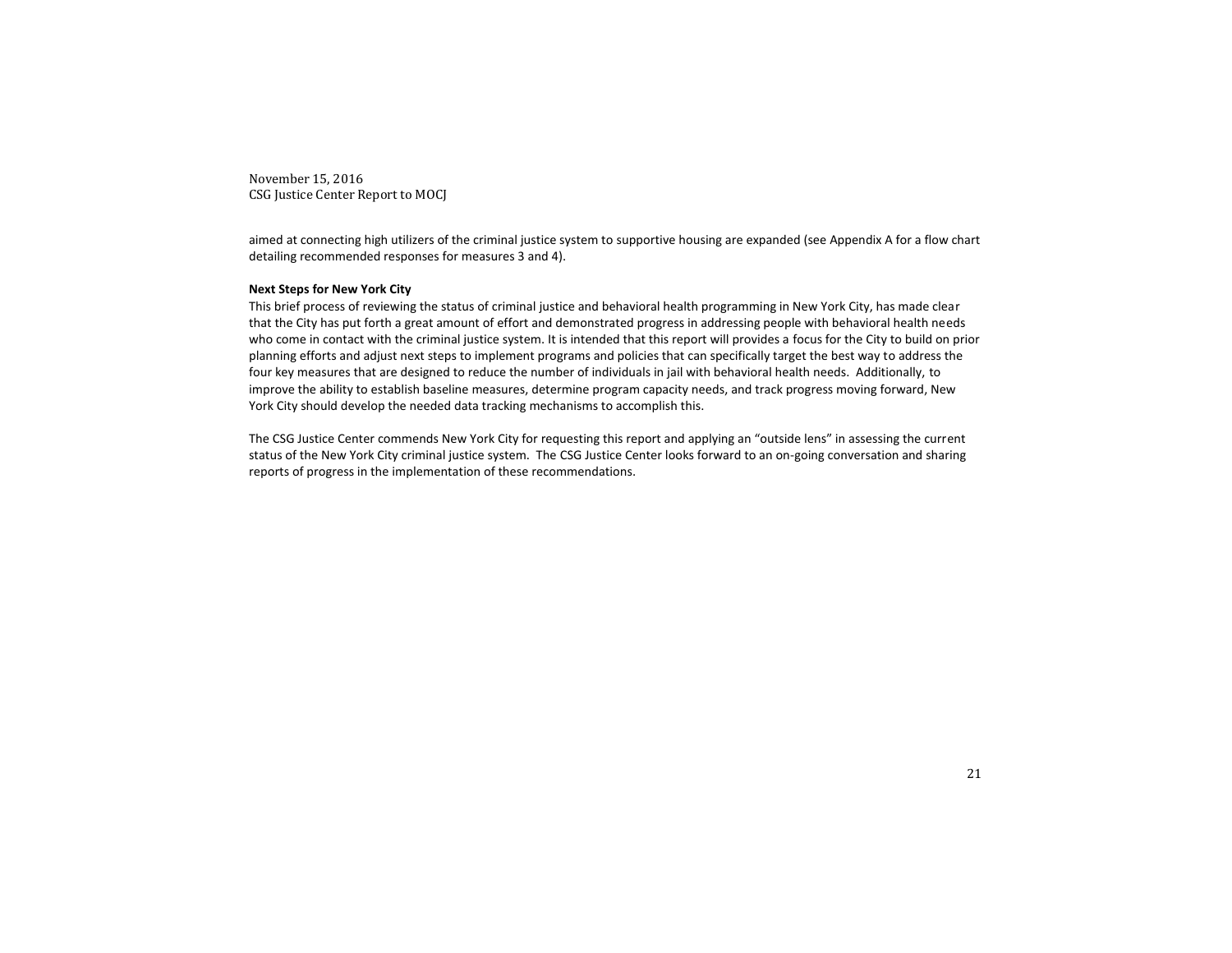**Appendix A:** The following flow charts provide an overview of recommended processes for responding to people with behavioral health disorders in the criminal justice system:



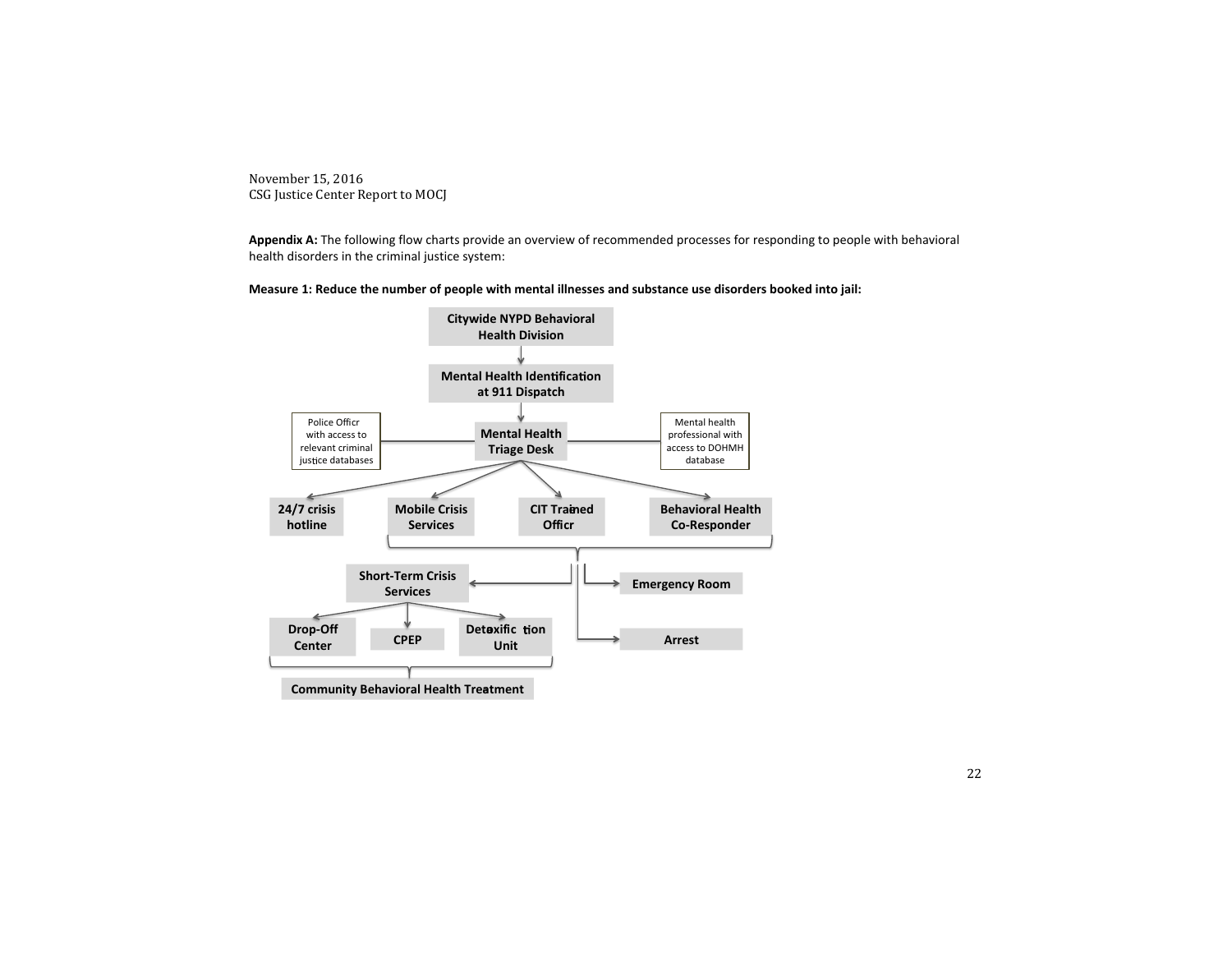**Measure 2: Reduce the average length of stay of people with mental illnesses and substance use disorders in jail**